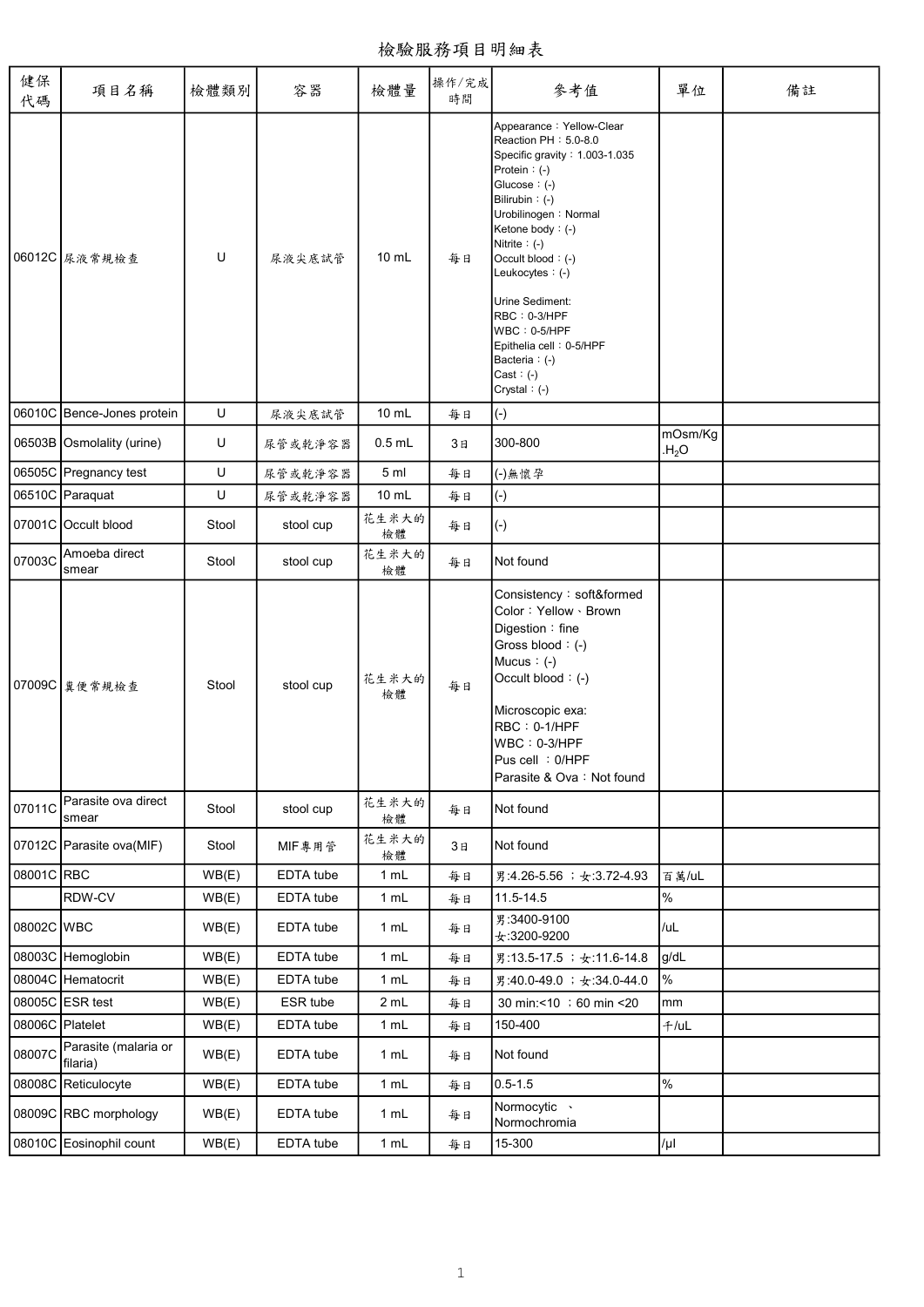| 健保<br>代碼       | 項目名稱                            | 檢體類別        | 容器               | 檢體量      | 操作/完成<br>時間   | 參考值                                                                                                                                                 | 單位            | 備註                                                                      |
|----------------|---------------------------------|-------------|------------------|----------|---------------|-----------------------------------------------------------------------------------------------------------------------------------------------------|---------------|-------------------------------------------------------------------------|
|                | 08013C 白血球分類                    | WB(E)       | EDTA tube        | 1 mL     | 每日            | Neutrophils band:0-3.0<br>Neutrophils segmented: 45.0-70.0<br>Lymphocytes:20.0-45.0<br>Monocytes: 2.0-8.0<br>Eosinophils: 0-4.0<br>Basophils: 0-1.0 | $\frac{9}{6}$ |                                                                         |
|                | 08024B Fibrinogen               | P(S)        | sodium cit. tube | 1 mL     | 二、四、六 200-400 |                                                                                                                                                     | mg/dL         |                                                                         |
|                | 08026C Prothrombin time         | P(S)        | sodium cit. tube | 1 mL     | 每日            | 11.0-15.0                                                                                                                                           | 秒             |                                                                         |
|                | <b>INR</b>                      | P(S)        | sodium cit. tube | 1 mL     | 每日            | 0.80-1.20                                                                                                                                           |               |                                                                         |
| 08030C Hb-EP   |                                 | WB(E)       | EDTA tube        | 2 mL     | 二、五           | Hb A: 96.8-97.8<br>HbF: < 0.5<br>Hb A2: 2.2-3.2                                                                                                     | %             |                                                                         |
|                | 08036C A.P.T.T.                 | P(S)        | sodium cit. tube | 1 mL     | 每日            | 24.0-35.0                                                                                                                                           | 秒             |                                                                         |
| 08038B FDP     |                                 | P(S)        | sodium cit. tube | 1 mL     | 5日            | < 5                                                                                                                                                 | ug/mL         |                                                                         |
|                | 08060B   Factor 8               | P(S)        | sodium cit. tube | $1.5$ mL | 3日            | O型血:59.4-147.8%;<br>非O型血: 77.6-181.2%                                                                                                               | %             |                                                                         |
|                | 08061B Factor 9                 | P(S)        | sodium cit. tube | $1.5$ mL | 3日            | 50-150                                                                                                                                              | %             |                                                                         |
|                | 08067B   Factor 8 inhibitor     | P(S)        | sodium cit. tube | $1.5$ mL | 3日            | $-0.6$                                                                                                                                              | <b>BU/mL</b>  |                                                                         |
|                | 08072B Anti-thrombin III        | P(S)        | sodium cit. tube | $1.5$ mL | 10日           | 75-125                                                                                                                                              | $\%$          |                                                                         |
|                | 08075C Osmolality (serum)       | S           | <b>SST</b>       | 1 mL     | 3日            | 275-295                                                                                                                                             | mOsm/L        |                                                                         |
|                | 08077B Protein-C                | P(S)        | sodium cit. tube | $1.5$ mL | 10日           | 70-140                                                                                                                                              | %             |                                                                         |
|                | 08079B D-Dimer                  | P(S)        | sodium cit. tube | $0.5$ mL | 二、四、六 <0.5    |                                                                                                                                                     | ug FEU/mL     |                                                                         |
| 08083C M.C.H.  |                                 | WB(E)       | EDTA tube        | 1 mL     | 每日            | 26-34                                                                                                                                               | pg            |                                                                         |
|                | 08084C M.C.H.C.                 | WB(E)       | EDTA tube        | 1 mL     | 每日            | 31-37                                                                                                                                               | g/dL          |                                                                         |
|                | 08118B Von Willebrand<br>factor | P(S)        | sodium cit. tube | 1 mL     | 14日           | 血型O型: 40-120%;<br>血型非O型:60-150%                                                                                                                     | %             | 冷凍保存                                                                    |
|                | 08122B Protein-S                | P(S)        | sodium cit. tube | $1.5$ mL | 10日           | 58.6-126                                                                                                                                            | %             |                                                                         |
| 08126B         | Lupus Anticoagulant<br>-DRVVT   | P(S)        | sodium cit. tube | 1 mL     | 5日            | LA Screen<br>LA Confirm<br>$LA(S)/LA(C): \leq 1.2$                                                                                                  | Ratio         |                                                                         |
| 08127C M.C.V.  |                                 | WB(E)       | EDTA tube        | 1 mL     | 每日            | 80-100                                                                                                                                              | fL            |                                                                         |
| 08129C Insulin |                                 | S, P(H.E)   | SST, 抗凝管         | $0.5$ mL | 每日            | 2.6-24.9                                                                                                                                            | µU/mL         | 空腹8小時以上;冷凍保存                                                            |
|                | 09001C Cholesterol-total        | S, P(H.E)   | SST, 抗凝管         | $0.5$ mL | 每日            | $200$                                                                                                                                               | mg/dL         | 不要使用citrate、oxalate<br>或fluoride血漿                                      |
| 09002C B.U.N   |                                 | S, P(H.E)   | SST, 抗凝管         | $0.5$ mL | 每日            | 6.0-23.0                                                                                                                                            | mg/dL         | 不可使用ammonium<br>heparin抗凝劑                                              |
| 09003C         | Urea Nitrogen (24hrs<br>urine)  | 24小時尿液      | 尿管或乾淨容器          | 3 mL     | 每日            | 12.0-20.0                                                                                                                                           | g/day         | 計算總量後取3 mL                                                              |
|                | 09004C Triglyceride             | S, P(H.E)   | SST, 抗凝管         | $0.5$ mL | 每日            | 150                                                                                                                                                 | mg/dL         | 空腹8小時以上                                                                 |
|                | 09005C Glucose AC               | S, P(H.E.N) | SST, 抗凝管         | $0.5$ mL | 每日            | 70-100                                                                                                                                              | mg/dL         | 1.若未與血球分離的血清或<br>沒有添加NaF抗凝劑的全血<br>, 數值會以每小時5%左右<br>的速度下降。<br>2.空腹8小時以上。 |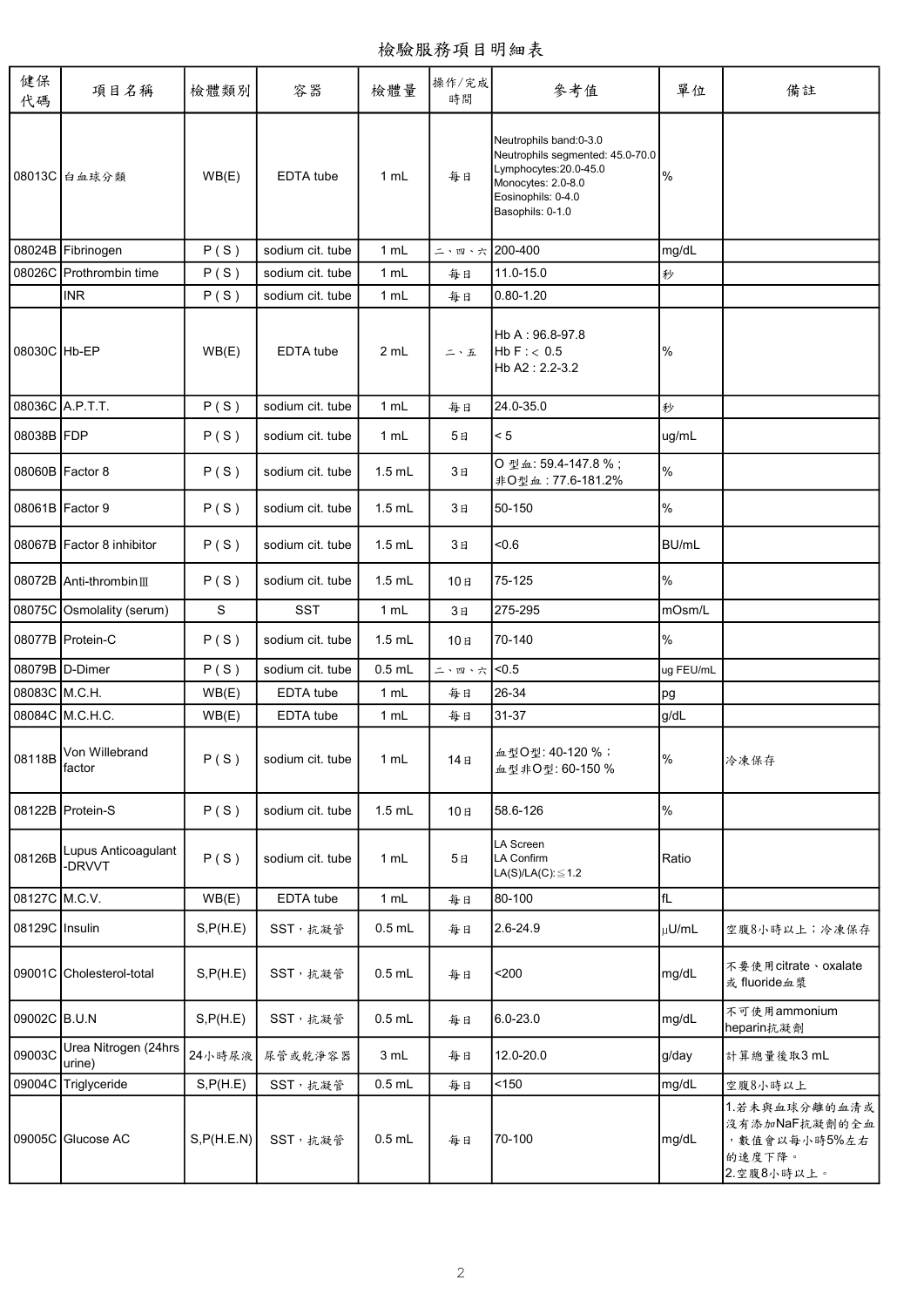| 健保<br>代碼         | 項目名稱                                                   | 檢體類別                | 容器                   | 檢體量                  | 操作/完成<br>時間 | 參考值                                                                                                                                                           | 單位                            | 備註                                                                |
|------------------|--------------------------------------------------------|---------------------|----------------------|----------------------|-------------|---------------------------------------------------------------------------------------------------------------------------------------------------------------|-------------------------------|-------------------------------------------------------------------|
|                  | 09005C Glucose PC                                      | S, P(H.E.N)         | SST, 抗凝管             | $0.5$ mL             | 每日          | 80-140                                                                                                                                                        | mg/dL                         | 若未與血球分離的血清或沒<br>有添加NaF抗凝劑的全血,<br>數值會以每小時5%左右的<br>速度下降             |
| 09006C HbA1C     |                                                        | WB(E.H.S)           | 抗凝管                  | $1.5$ mL             | 每日          | 4.0-6.0                                                                                                                                                       | %                             |                                                                   |
|                  | 09009C T3 uptake                                       | S, P(H.E.S)         | SST,抗凝管              | $0.5$ mL             | 3日          | 32.0-48.4                                                                                                                                                     | %                             |                                                                   |
| 09010C T4        |                                                        | S, P(H.E)           | SST,抗凝管              | $0.5$ mL             | 每日          | $5.1 - 14.1$                                                                                                                                                  | ug/dL                         |                                                                   |
|                  | 09011C Ca (Calcium)                                    | S, P(H)             | SST, 抗凝管             | $0.5$ mL             | 每日          | $8.6 - 10.0$                                                                                                                                                  | mg/dL                         | 不可使用oxalate, EDTA or<br>citrate plasma                            |
| 09011C           | Calcium; Ca (24hrs<br>urine)                           | 24小時尿液              | 尿管或乾淨容器              | 3 mL                 | 每日          | 100-300                                                                                                                                                       | mg/24hrs                      | 計算總量後取3 mL                                                        |
|                  | 09012C P (Phosphorus)                                  | S, P(H.E)           | SST, 抗凝管             | $0.5$ mL             | 每日          | $2.5 - 4.5$                                                                                                                                                   | mg/dL                         |                                                                   |
| 09012C           | Phosphorous; P<br>(24hrs urine)                        |                     | 24小時尿液 尿管或乾淨容器       | 3 mL                 | 每日          | $0.4 - 1.3$                                                                                                                                                   | g/24hrs                       | 計算總量後取3 mL                                                        |
|                  | 09012C Phosphorous (urine)                             | U                   | 尿管或乾淨容器              | 3 mL                 | 每日          | 40-136                                                                                                                                                        | mg/dL                         |                                                                   |
|                  | 09013C Uric acid                                       | S, P(H.E)           | SST, 抗凝管             | $0.5$ mL             | 每日          | 男:3.4-7.0; 女:2.4-5.7                                                                                                                                          | mg/dL                         |                                                                   |
| 09013C           | Uric acid (24 hrs<br>urine)                            | 24小時尿液              | 尿管或乾淨容器              | 3 mL                 | 每日          | 200-1000                                                                                                                                                      | mg/24hrs                      | 計算總量後取3 mL                                                        |
|                  | 09015C creatinine                                      | S, P(H.E)           | SST, 抗凝管             | $0.5$ mL             | 每日          | 男:0.7-1.2 ; 女:0.5-0.9                                                                                                                                         | mg/dL                         |                                                                   |
|                  | 09016C Urine creatinine                                | U                   | 尿管或乾淨容器              | 3 mL                 | 每日          | 男:39-259 ; $\div$ :28-217                                                                                                                                     | mg/dL                         |                                                                   |
| 09016C           | Urine creatinine<br>(24hrs)                            | 24小時尿液              | 尿管或乾淨容器              | 3 mL                 | 每日          | 男:1040-2350 ; 女:740-1570                                                                                                                                      | mg/24hrs                      | 計算總量後取3 mL                                                        |
| 09015C<br>09016C | Cr. clearance rate<br>(CCR)                            | $S, P(H.E) \cdot U$ | SST, 抗凝管;<br>尿管或乾淨容器 | $0.5$ mL             | 每日          | 71-151                                                                                                                                                        | ml/min                        | CCR為一計算值,藉由24小<br>時尿量.尿中Creatinine和血<br>中Creatinine來計算每分鐘<br>的過濾量 |
|                  | eGFR                                                   | S, P(H.E)           | SST, 抗凝管             | $0.5$ mL             | 每日          | 正常:病人無腎損傷且eGFR >60<br>慢性腎病(須持續三個月以上)的分<br>期:<br>CKD1:病人有腎損傷且eGFR≧90<br>CKD 2: 病人有腎損傷且eGFR 60-<br>89<br>CKD 3:eGFR 30-59<br>CKD 4:eGFR 15-29<br>CKD 5:eGFR <15 | ml/min/1.73<br>m <sub>2</sub> |                                                                   |
|                  | 09017C Amylase                                         | S, P(H)             | SST, 抗凝管             | $0.5$ mL             | 每日          | 28-100                                                                                                                                                        | U/L                           |                                                                   |
|                  | 09017C Amylase (urine)                                 | U                   | 尿管或乾淨容器              | 3 mL                 | 每日          | 男:16-491<br>女:21-447                                                                                                                                          | U/L                           | Amylase 在尿液中不穩定,<br>特别是酸性尿,故通常不以<br>24小時尿液檢測此項                    |
|                  | 09020C Serum iron                                      | S, P(H)             | SST, 抗凝管             | $0.5$ mL             | 每日          | 33-193                                                                                                                                                        | ug/dL                         |                                                                   |
|                  | 09021C Na (Sodium)                                     | S, P(H)             | SST,抗凝管              | $0.5$ mL             | 每日          | 136-145                                                                                                                                                       | mmol/L                        |                                                                   |
| 09021C           | Sodium; Na (24hrs<br>urine)                            | 24小時尿液              | 尿管或乾淨容器              | 3 mL                 | 每日          | 40-220                                                                                                                                                        | mmol/24hr                     | 計算總量後取3 mL                                                        |
|                  | 09022C K (Potassium)                                   | S, P(H)             | SST, 抗凝管             | $0.5$ mL             | 每日          | $3.5 - 5.1$                                                                                                                                                   | mmol/L                        |                                                                   |
| 09022C           | Potassium; K (24hrs<br>urine)                          | 24小時尿液              | 尿管或乾淨容器              | 3 mL                 | 每日          | 25-125                                                                                                                                                        | mmol/24hr                     | 計算總量後取3 mL                                                        |
|                  | 09023C CI (Chloride)                                   | S, P(H)             | SST, 抗凝管             | $0.5$ mL             | 每日          | 98-107                                                                                                                                                        | mmol/L                        |                                                                   |
| 09023C           | Chloride; Cl (24hrs<br>urine)                          | 24小時尿液              | 尿管或乾淨容器              | 3 mL                 | 每日          | 110-250                                                                                                                                                       | mmol/24hr                     | 計算總量後取3 mL                                                        |
|                  | 09024C CO2 Content                                     | S, P(H)             | SST, 抗凝管             | $0.5$ mL             | 每日          | 22-29                                                                                                                                                         | mmol/L                        |                                                                   |
| 09025C G.O.T.    |                                                        | S, P(H.E)           | SST, 抗凝管             | $0.5$ mL             | 每日          | 男:<40; 女:<32                                                                                                                                                  | U/L                           |                                                                   |
| 09026C G.P.T.    |                                                        | S, P(H.E)           | SST, 抗凝管             | $0.5$ mL             | 每日          | 男: < 41 ; 女: < 33                                                                                                                                             | U/L                           |                                                                   |
|                  | 09027C Alkaline phosphatase<br>09028C Acid phosphatase | S, P(H)<br>S        | SST, 抗凝管<br>SST      | $0.5$ mL<br>$0.5$ mL | 每日<br>3日    | 男: 40-129; 女: 35-104<br>&0.8                                                                                                                                  | IUI/L<br>U/L                  | 不適用抗凝固劑,檢體不可<br>溶血,需分裝冷凍,本項目<br>委託聯興操作。                           |
|                  | 09029C Bilirubin-total                                 | S, P(H.E)           | SST, 抗凝管             | $0.5$ mL             | 每日          | < 1.20                                                                                                                                                        | mg/dL                         | 避光                                                                |
|                  | 09030C Bilirubin-direct                                | S, P(H.E)           | SST, 抗凝管             | $0.5$ mL             | 每日          | $\leq 0.30$                                                                                                                                                   | mg/dL                         | 避光                                                                |
| 09031C Y-GT      |                                                        | S, P(H.E)           | SST, 抗凝管             | $0.5$ mL             | 每日          | 男:<60;女:<40                                                                                                                                                   | U/L                           |                                                                   |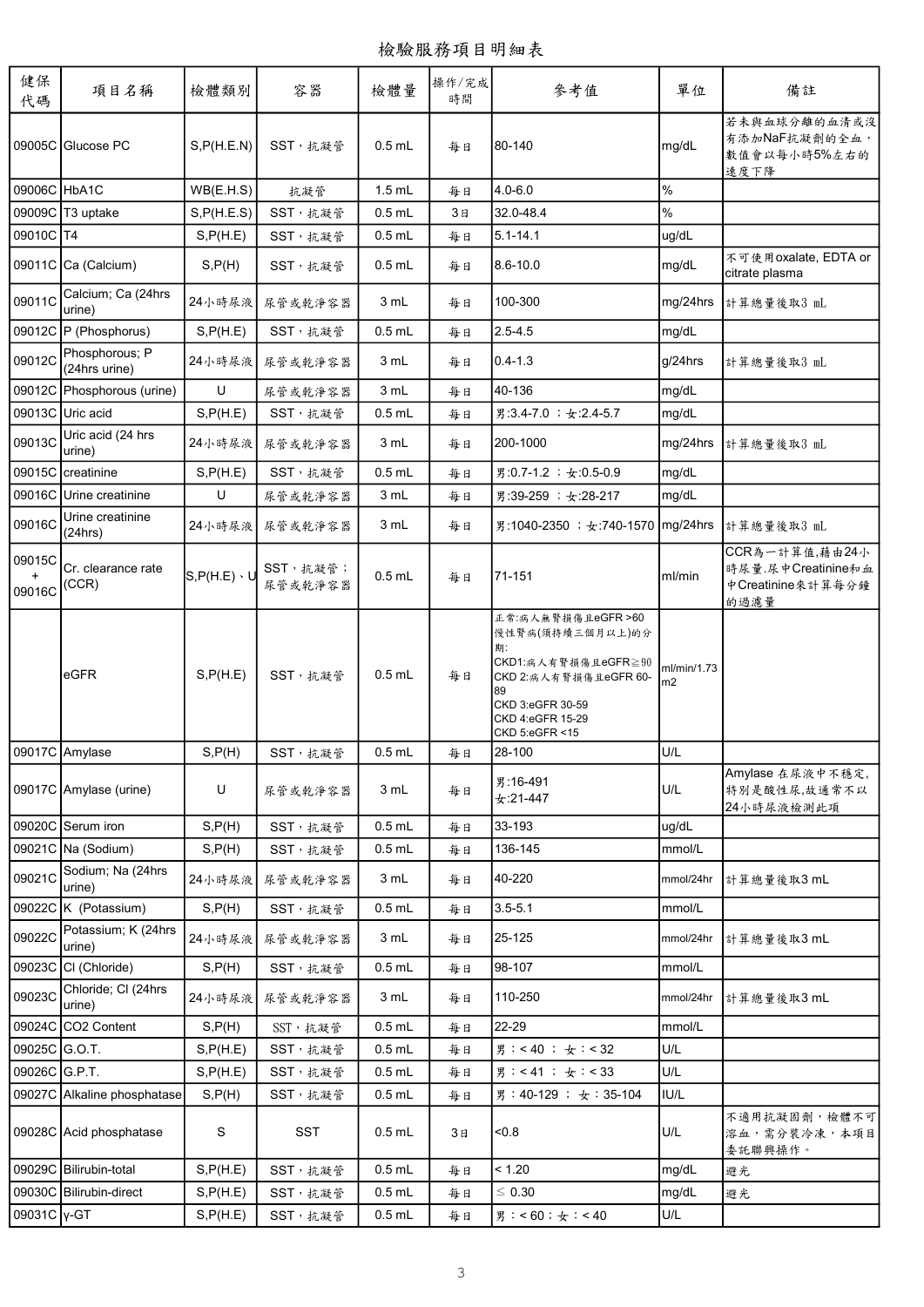| 健保<br>代碼      | 項目名稱                           | 檢體類別       | 容器             | 檢體量             | 操作/完成<br>時間 | 參考值                                                                                   | 單位       | 備註                                                                                                             |
|---------------|--------------------------------|------------|----------------|-----------------|-------------|---------------------------------------------------------------------------------------|----------|----------------------------------------------------------------------------------------------------------------|
| 09032C C.P.K. |                                | S, P(H.E)  | SST, 抗凝管       | $0.5$ mL        | 每日          | 男:< 190 ; 女:< 170                                                                     | U/L      | 不可使用其他的抗凝固劑,<br>採血程序而導致溶血程度的<br>不同,會造成血清和血漿的<br>結果有偏差                                                          |
| 09033C L.D.H. |                                | S, P(H)    | SST, 抗凝管       | $0.5$ mL        | 每日          | < 250                                                                                 | U/L      | 不可使用其他的抗凝固劑,<br>溶血可構成干擾                                                                                        |
| 09035C TIBC   |                                | S          | <b>SST</b>     | $0.5$ mL        | 每日          | 男: 158-538<br>$\pm$ : 168-585                                                         | ug/dL    | Fe+UIBC                                                                                                        |
|               | 09037C Ammonia                 | P(E)       | EDTA tube      | $0.5$ mL        | 每日          | 男:16-60 ; 女:< 11-51                                                                   | umol/L   | 不可使用其他的抗凝固劑,<br>不可使用血清檢體,冰浴送<br>檢                                                                              |
|               | 09038C Albumin                 | S, P(H.E)  | SST,抗凝管        | $0.5$ mL        | 每日          | $3.5 - 5.2$                                                                           | g/dL     | 不可使用fluoride plasma                                                                                            |
|               | 09039C Globulin                | S, P(H.E)  | SST, 抗凝管       | $0.5$ mL        | 每日          | $1.5 - 3.7$                                                                           | g/dL     | TP-Alb                                                                                                         |
|               | A/G Ratio                      | S, P(H.E)  | SST,抗凝管        | $0.5$ mL        | 每日          | $1.0 - 2.5$                                                                           |          |                                                                                                                |
|               | 09040C CSF protein             | <b>CSF</b> | tube           | $0.5$ mL        | 每日          | 15-45                                                                                 | mg/dL    |                                                                                                                |
|               | 09040C Protein (body fluid)    | 體液         | cup, tube      | $0.5$ mL        | 每日          | Exudate > 3.0<br>Transudate < 3.0                                                     | g/dL     |                                                                                                                |
|               | 09040C Total protein           | S, P(H.E)  | SST, 抗凝管       | $0.5$ mL        | 每日          | $6.6 - 8.7$                                                                           | g/dL     |                                                                                                                |
|               | 09040C Urine protein (24hrs)   | 24小時尿液     | 尿管或乾淨容器        | 3 mL            | 每日          | 140                                                                                   | mg/24hrs | 計算總量後取3 mL                                                                                                     |
| 09040C        | Urine protein<br>(random)      | U          | 尿管或乾淨容器        | 3 mL            | 每日          | $<$ 15.0                                                                              | mg/dL    |                                                                                                                |
|               | <b>UPCR</b>                    | U          | 尿管或乾净容器        | 3 mL            | 每日          | < 150                                                                                 | mg/gm    | UPCR(mg/g): >500 Diabetic<br>Nephropathy(糖尿病腎病變)                                                               |
| 09042C        | Prostatic acid<br>phosphatase  | S          | <b>SST</b>     | $0.5$ mL        | 2a          | < 3.5                                                                                 | ng/mL    |                                                                                                                |
|               | 09043C HDL-cholesterol         | S, P(H.E)  | SST, 抗凝管       | $0.5$ mL        | 每日          | 男:>55;女:>65                                                                           | mg/dL    |                                                                                                                |
|               | Cholesterol/HDL-C              | S, P(H.E)  | SST, 抗凝管       | $0.5$ mL        | 每日          | 5.0                                                                                   |          |                                                                                                                |
|               | 09044C LDL-cholesterol         | S, P(H.E)  | SST, 抗凝管       | $0.5$ mL        | 每日          | 130                                                                                   | mg/dL    |                                                                                                                |
|               | 09046B Mg (Magnesium)          | S, P(H)    | SST, 抗凝管       | $0.5$ mL        | 每日          | $1.6 - 2.6$                                                                           | mg/dL    |                                                                                                                |
| 09046B        | Magnesium; Mg<br>(24hrs urine) |            | 24小時尿液 尿管或乾淨容器 | 3 mL            | 每日          | 72.9-121.5                                                                            | mg/day   |                                                                                                                |
|               | 09047B Cu (Copper)             | S          | <b>SST</b>     | 足2 mL           | 7日          | 70-140                                                                                | ug/dL    |                                                                                                                |
| 09047B        | Copper; Cu (24hrs<br>urine)    |            | 24小時尿液 尿管或乾淨容器 | 10 mL           | 7日          | 15-50                                                                                 | ug/day   |                                                                                                                |
|               | 09049B   Pb (Lead)             | W(E)       | EDTA tube      | 2 mL            | 五           | ~10                                                                                   | ug/dL    |                                                                                                                |
|               | 09049B   Pb (urine lead)       | U          | 尿管或乾淨容器        | 10 mL           | 10日         | ~80                                                                                   | ug/L     |                                                                                                                |
| 09052B VMA    |                                | 24小時尿液     | 尿管或乾淨容器        | $10 \text{ mL}$ | 7日          | $1.0 - 7.5$                                                                           | mg/day   |                                                                                                                |
| 09053B 17-KS  |                                |            | 24小時尿液 尿管或乾淨容器 | $15$ mL         | 7日          | $0-10$ 成 : 0.1-3.0;<br>11-14歲: 2.0-7.0;<br>成人男:10-25<br>$\pm$ : 6-14                  | mg/day   |                                                                                                                |
|               | 09054B 17-OHCS                 |            | 24小時尿液 尿管或乾淨容器 | $15 \text{ mL}$ | 7日          | 1 歲以下: 0.5-1.0;<br>12 歲以下: 1.0-4.5;<br>男:3-12;女:2-7                                   | mg/day   |                                                                                                                |
| 09056B 5-HIAA |                                | 24小時尿液     | 尿管或乾淨容器        | 15 mL           | 7日          | $2.0 - 8.0$                                                                           | mg/day   |                                                                                                                |
|               | 09059B Lactic acid (CSF)       | <b>CSF</b> | tube           | $0.5$ mL        | 每日          | neonate: 1.1-6.7<br>3-10 days old: 1.1-4.4<br>>10 days old: 1.1-2.8<br>Adult: 1.1-2.4 | mmol/L   | 1.若在運動後採檢必須先休息至少30<br>分鐘時間才能採檢,以恢復正常乳酸<br>值。<br>2.採檢時,應從無瘀血的靜脈抽取血<br>液檢體,盡可能避免使用止血帶。<br>3.檢體樣本中的細胞有助於糖解作用      |
|               | 09059B Lactic acid             | P(N)       | NaF Tube       | $0.5$ mL        | 每日          | $0.5 - 2.2$                                                                           | mmol/L   | ,會迅速增加乳酸濃度,應盡快於採<br>集後 15 分鐘內將樣本中的細胞分<br>離。<br>4.採用肝素當抗凝劑的檢體在採檢後<br>必須採用冰浴送檢。<br>5.CSF檢體必須冷凍送檢。<br>6.不可使用血清檢體。 |
| 09064C Lipase |                                | S, P(H)    | SST, 抗凝管       | $0.5$ mL        | 每日          | 13-60                                                                                 | U/L      |                                                                                                                |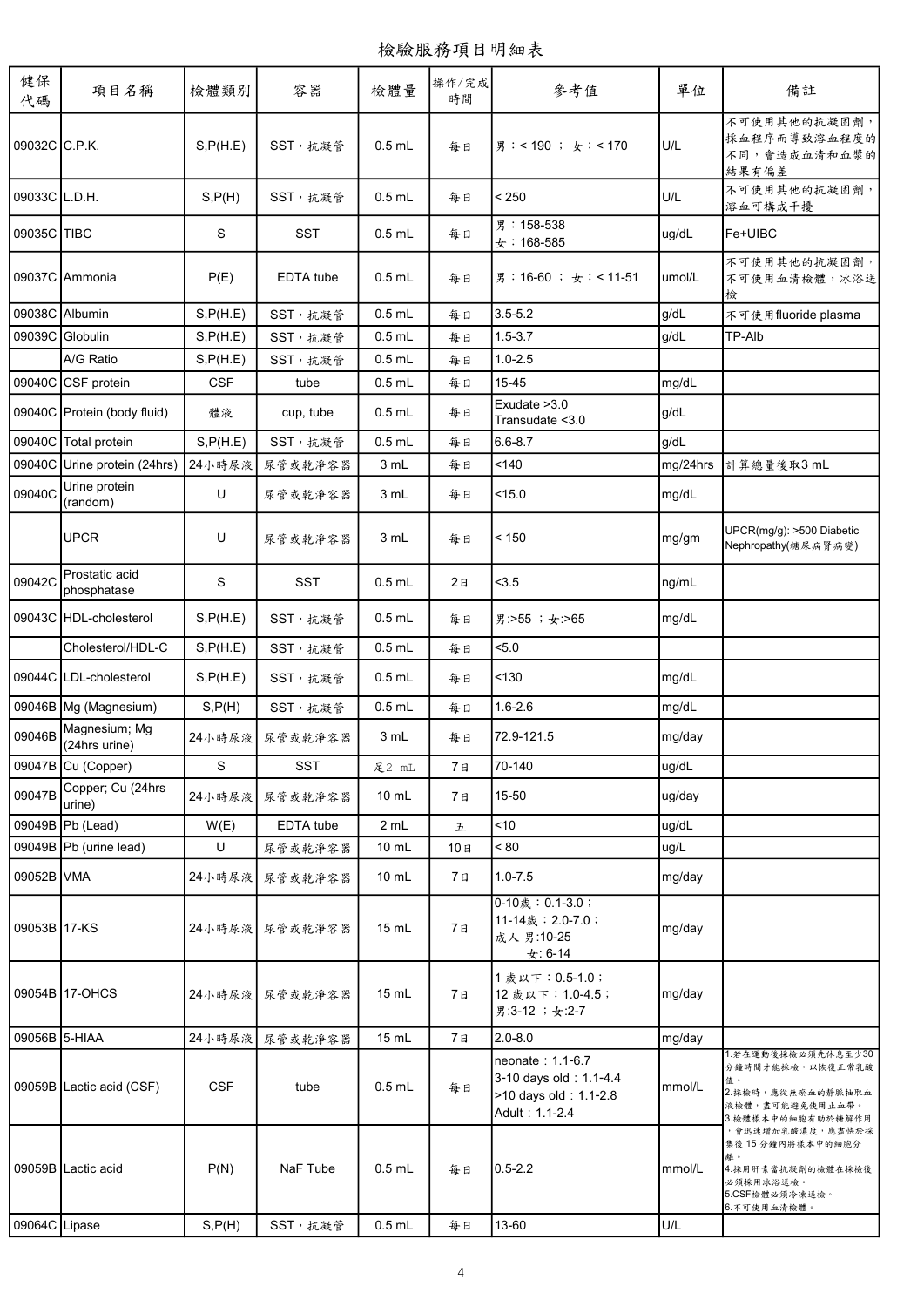檢驗服務項目明細表

| 健保<br>代碼       | 項目名稱                      | 檢體類別      | 容器             | 檢體量             | 操作/完成<br>時間    | 參考值                                                                                                                                                                                                                                                                                                                                                                                                                                                                           | 單位     | 備註                                                                                                                      |
|----------------|---------------------------|-----------|----------------|-----------------|----------------|-------------------------------------------------------------------------------------------------------------------------------------------------------------------------------------------------------------------------------------------------------------------------------------------------------------------------------------------------------------------------------------------------------------------------------------------------------------------------------|--------|-------------------------------------------------------------------------------------------------------------------------|
| 09071C CK-MB   |                           | S, P(H.E) | SST, 抗凝管       | $0.5$ mL        | 每日             | 男:< 4.87; + < 3.61                                                                                                                                                                                                                                                                                                                                                                                                                                                            | ng/mL  | 冷凍保存                                                                                                                    |
| 09077B         | Catecholamines<br>(urine) |           | 24小時尿液 尿管或乾淨容器 | $10 \text{ mL}$ | 10日            | Norepinephrine: $12.1 \approx 85.5$<br>Epinephrine: < 22.4<br>Dopamine: 50 ~ 450                                                                                                                                                                                                                                                                                                                                                                                              | ug/day |                                                                                                                         |
|                | 09083B Cholinesterase     | S, P(H.E) | SST, 抗凝管       | $0.5$ mL        | 每日             | Children · Men · Women(aged 40<br>years or more): 5320-12920<br>Women:<br>16-39 years, not pregnant, not<br>taking hormonal contraceptives :<br>4260-11250<br>18-41 years, pregnant or taking<br>contraceptives: 3650-9120                                                                                                                                                                                                                                                    | U/L    |                                                                                                                         |
| 09097B G-6-PD  |                           | W(E)      | EDTA tube      | 2 mL            | 2 <sub>B</sub> | 成人:6.4-12.9;<br>兒童 (3m-12y): 8.8 - 18.4;<br>新生兒:12.5 - 21.6                                                                                                                                                                                                                                                                                                                                                                                                                   | U/gHb  | 1.正常參考值並非絕對的判<br>定標準,因此在正常值下<br>限附近的數值,得進一步<br>以基因檢查確認。2.較年輕<br>的紅血球G-6-PD活性較高<br>, 因此任何引起紅血球增<br>加製造的因素,都可能影<br>響數值升高。 |
|                | 09099C Troponin-I         | S, P(H.E) | SST, 抗凝管       | $0.5$ mL        | 每日             | < 0.6                                                                                                                                                                                                                                                                                                                                                                                                                                                                         | ng/mL  | 1.冷凍保存。2.相同病人的<br>血漿和血清樣品不要互換<br>使用。                                                                                    |
|                | 09105C Progesterone       | S, P(H.E) | SST, 抗凝管       | $0.5$ mL        | 每日             | 健康男性: <0.050-0.149<br>健康停經女性: <0.050-0.126<br>健康孕婦:第一孕期:11.0-44.3,<br>第二孕期: 25.4-83.4, 第三孕期:<br>58.7-214.<br>健康女性Cycle Phase:<br>Follicular: < 0.050-0.193,<br>Ovulation: 0.055-4.14, Luteal:<br>4.11-14.5.<br>Cycle Sub-Phase: Early<br>follicular: <0.050-0.323,<br>Intermediate follicular: <0.050-<br>$0.22$ , Late follicular: < $0.050$ -<br>0.216, Ovulation: < 0.050-2.35,<br>Early luteal: 2.36-15.1,<br>Intermediate luteal: 4.76-20.9,<br>Late luteal: 0.537-13.5. | ng/mL  |                                                                                                                         |
| 09106C Free T4 |                           | S, P(H.E) | SST, 抗凝管       | $0.5$ mL        | 每日             | 0.93-1.70                                                                                                                                                                                                                                                                                                                                                                                                                                                                     | ng/dL  |                                                                                                                         |
| 09107C Free T3 |                           | S, P(H.E) | SST, 抗凝管       | $0.5$ mL        | 每日             | $0.20 - 0.44$                                                                                                                                                                                                                                                                                                                                                                                                                                                                 | ng/dL  |                                                                                                                         |
|                | 09108C Growth hormone     | S, P(H.E) | SST, 抗凝管       | $0.5$ mL        | $\equiv$       | Female:<br>0-10 years: 0.120-7.79<br>11-17 years: 0.123-8.05<br>21-77 years: 0.126-9.88<br>Male:<br>0-10 years: 0.094-6.29<br>11-17 years: 0.077-10.8<br>20-79 years: < 0.030-2.47                                                                                                                                                                                                                                                                                            | ng/mL  | 冷凍保存,建議與IGF-1合<br>併檢查。                                                                                                  |
|                | 09110B N-MID Osteocalcin  | S, P(H.E) | SST, 抗凝管       | $0.5$ mL        | 二、四、六          | 健康女性:<br>停經前: 11-43 (>20 yrs),<br>停經後: 15-46 (no HRT),<br>Osteoporosis patients: 13-48<br>健康男性:<br>(18-<30 yrs): 24-70,<br>(30-50 yrs): 14-42<br>(>50-70 yrs): 14-46                                                                                                                                                                                                                                                                                                          | ng/mL  | 將血清或血漿與血球分離後<br>冷凍保存,檢體避免溶血。                                                                                            |
|                | 09111C Thyroglobulin      | S, P(H.E) | SST, 抗凝管       | $0.5$ mL        | 每日             | $3.5 - 77$                                                                                                                                                                                                                                                                                                                                                                                                                                                                    | ng/mL  |                                                                                                                         |
| 09112C TSH     |                           | S, P(H.E) | SST,抗凝管        | $0.5$ mL        | 每日             | 0.270-4.20                                                                                                                                                                                                                                                                                                                                                                                                                                                                    | µIU/mL |                                                                                                                         |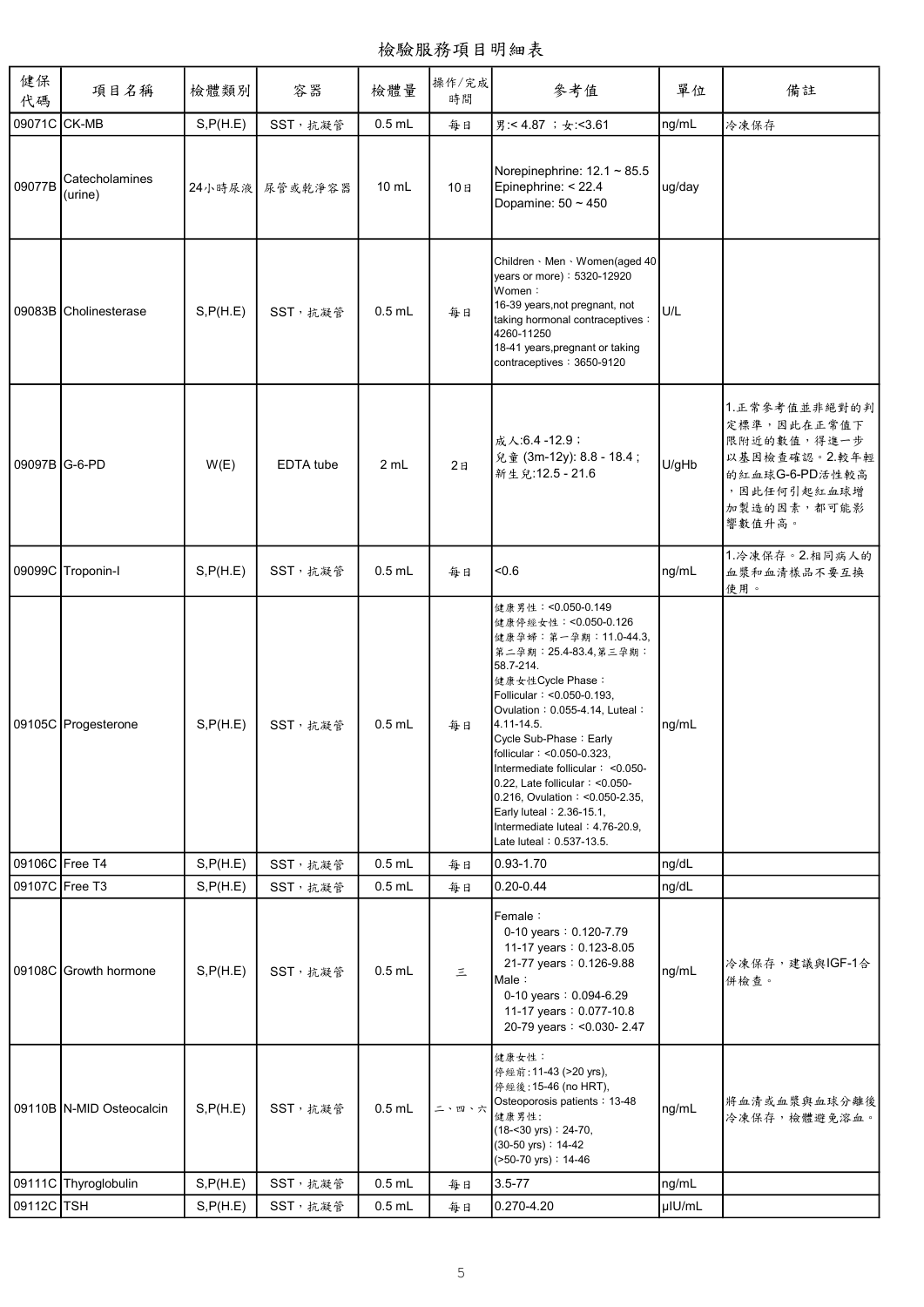| 健保<br>代碼      | 項目名稱                     | 檢體類別        | 容器                  | 檢體量      | 操作/完成<br>時間      | 參考值                                                                                                                                                                                                                                                                                                                                                                                                                                                                                                         | 單位       | 備註                                                           |
|---------------|--------------------------|-------------|---------------------|----------|------------------|-------------------------------------------------------------------------------------------------------------------------------------------------------------------------------------------------------------------------------------------------------------------------------------------------------------------------------------------------------------------------------------------------------------------------------------------------------------------------------------------------------------|----------|--------------------------------------------------------------|
|               | 09113C Cortisol (AM)     | S, P(H.E)   | SST, 抗凝管(需<br>註明時間) | $0.5$ mL | 每日               | 6.02-18.4 (AM6-10)                                                                                                                                                                                                                                                                                                                                                                                                                                                                                          | ug/dL    |                                                              |
|               | 09113C Cortisol (PM)     | S, P(H.E)   | SST, 抗凝管(需<br>註明時間) | $0.5$ mL | 每日               | 2.68-10.5 (PM4-8)                                                                                                                                                                                                                                                                                                                                                                                                                                                                                           | ug/dL    |                                                              |
|               | 09113C Cortisol (Saliva) | Saliva      | cup                 | $0.5$ mL | 每日               | $AM(6-10): <0.736$<br>$PM(4-8) : <0.252$<br>Midnight(±30 minutes):<br>< 0.274                                                                                                                                                                                                                                                                                                                                                                                                                               | ug/dL    |                                                              |
|               | 09113C Free Cortisol     | 24小時尿液      | 尿管或乾淨容器             | $10$ mL  | 10日              | <60                                                                                                                                                                                                                                                                                                                                                                                                                                                                                                         | µg/day   |                                                              |
|               | 09114B Aldosterone       | S           | <b>SST</b>          | 1 mL     | 3日               | 立姿: 2.52-39.2<br>臥姿: 1.76-23.2                                                                                                                                                                                                                                                                                                                                                                                                                                                                              | ng/dL    |                                                              |
|               | 09115B Calcitonin        | S           | <b>SST</b>          | $0.5$ mL | 2a               | 男:<18.2; 女:<11.5                                                                                                                                                                                                                                                                                                                                                                                                                                                                                            | pg/mL    | 冷凍送檢                                                         |
| 09117C T3     |                          | S, P(H.E.S) | SST, 抗凝管            | $0.5$ mL | 每日               | $0.8 - 2.0$                                                                                                                                                                                                                                                                                                                                                                                                                                                                                                 | ng/mL    |                                                              |
| 09119B ACTH   |                          | P(E)        | EDTA tube           | $0.5$ mL | 每日               | $7.2 - 63.3$                                                                                                                                                                                                                                                                                                                                                                                                                                                                                                | pg/mL    | 不可使用其他的抗凝固劑,<br>不可使用血清檢體。避免溶<br>血,採檢後立即離心與血球<br>分離,並於15分鐘內冷凍 |
|               | 09120C Prolactin         | S, P(H.E)   | SST,抗凝管             | $0.5$ mL | 每日               | 男:4.04-15.2<br>女(非懷孕):4.79-23.3                                                                                                                                                                                                                                                                                                                                                                                                                                                                             | ng/mL    |                                                              |
|               | 09121B Testosterone      | S, P(H.E)   | SST, 抗凝管            | $0.5$ mL | 每日               | Males:<br>20-49 years: 2.49-8.36<br>≧50 years : 1.93-7.40<br>Females:<br>20-49 years: 0.084-0.481<br>$\geq$ 50 years : 0.029-0.408                                                                                                                                                                                                                                                                                                                                                                          | ng/mL    |                                                              |
| 09124B PRA    |                          | P(E)        | EDTA tube           | 足1 mL    | 7天               | 清晨,仰臥: 0.32-1.84<br>直立,雨小時: 0.60-4.18                                                                                                                                                                                                                                                                                                                                                                                                                                                                       | ng/mL/hr | 應盡速分離血漿冷凍保存                                                  |
|               | 09122C Intact-PTH        | S, P(E)     | SST, 抗凝管            | $0.5$ mL | 每日               | 15-65                                                                                                                                                                                                                                                                                                                                                                                                                                                                                                       | pg/mL    | 採檢後盡速分離,冷凍保存                                                 |
| 09125C FSH    |                          | S.P(H.E)    | SST, 抗凝管            | $0.5$ mL | 每日               | 男性: 1.5-12.4<br>女性: 濾泡期 3.5-12.5, 排卵<br>期 4.7-21.5, 黄體期 1.7-7.7,<br>停經婦女 25.8-134.8                                                                                                                                                                                                                                                                                                                                                                                                                         | mIU/mL   |                                                              |
| 09126C LH     |                          | S, P(H.E)   | SST, 抗凝管            | $0.5$ mL | 每日               | 男性: 1.7-8.6<br>女性: 濾泡期 2.4-12.6, 排卵<br>期 14.0-95.6, 黄體期 1.0-<br>11.4, 停經婦女 7.7-58.5                                                                                                                                                                                                                                                                                                                                                                                                                         | mIU/mL   |                                                              |
|               | 09127C Estradiol ; E2    | S, P(H.E)   | SST, 抗凝管            | $0.5$ mL | 每日               | 健康男性 11.3-43.2 pg/mL.<br>健康女性:(pg/mL)<br>Cycle Phase: Follicular: 30.9-<br>90.4, Ovulation: 60.4-533.0<br>Luteal:60.4-232.0,<br>Cycle Sub-Phase:<br>Early follicular: $20.5-62.8$ ,<br>Intermediate follicular: 26.0-79.8,<br>Late follicular: 49.5-233,<br>Ovulation: 60.4-602.0, Early<br>luteal: 51.1-179.0, Intermediate<br>luteal: 66.5-305.0, Late luteal:<br>30.2-222.0.<br>停經女性: <5.00-138.0 pg/mL.<br>健康懷孕女性: 第一週產期 154.0-<br>3243 pg/mL, 第二週產期 1561-<br>21280 pg/mL, 第三週產期 8525-<br>>30000 pg/mL. | pg/mL    |                                                              |
|               | 09128C C-peptide         | S, P(H, E)  | SST, 抗凝管            | $0.5$ mL | 每日               | $1.1 - 4.4$                                                                                                                                                                                                                                                                                                                                                                                                                                                                                                 | ng/mL    | 空腹8小時以上;冷凍保存                                                 |
|               | 09129C Vitamine B12      | S, P(H, E)  | SST, 抗凝管            | $0.5$ mL | ー、三、五 197-771    |                                                                                                                                                                                                                                                                                                                                                                                                                                                                                                             | pg/mL    | 空腹8小時以上,避光保存                                                 |
| 09130C Folate |                          | S           | SST                 | $0.5$ mL | $-$ 、三、五4.6-34.8 |                                                                                                                                                                                                                                                                                                                                                                                                                                                                                                             | ng/mL    | 空腹8小時以上,禁用血漿<br>,避光保存。                                       |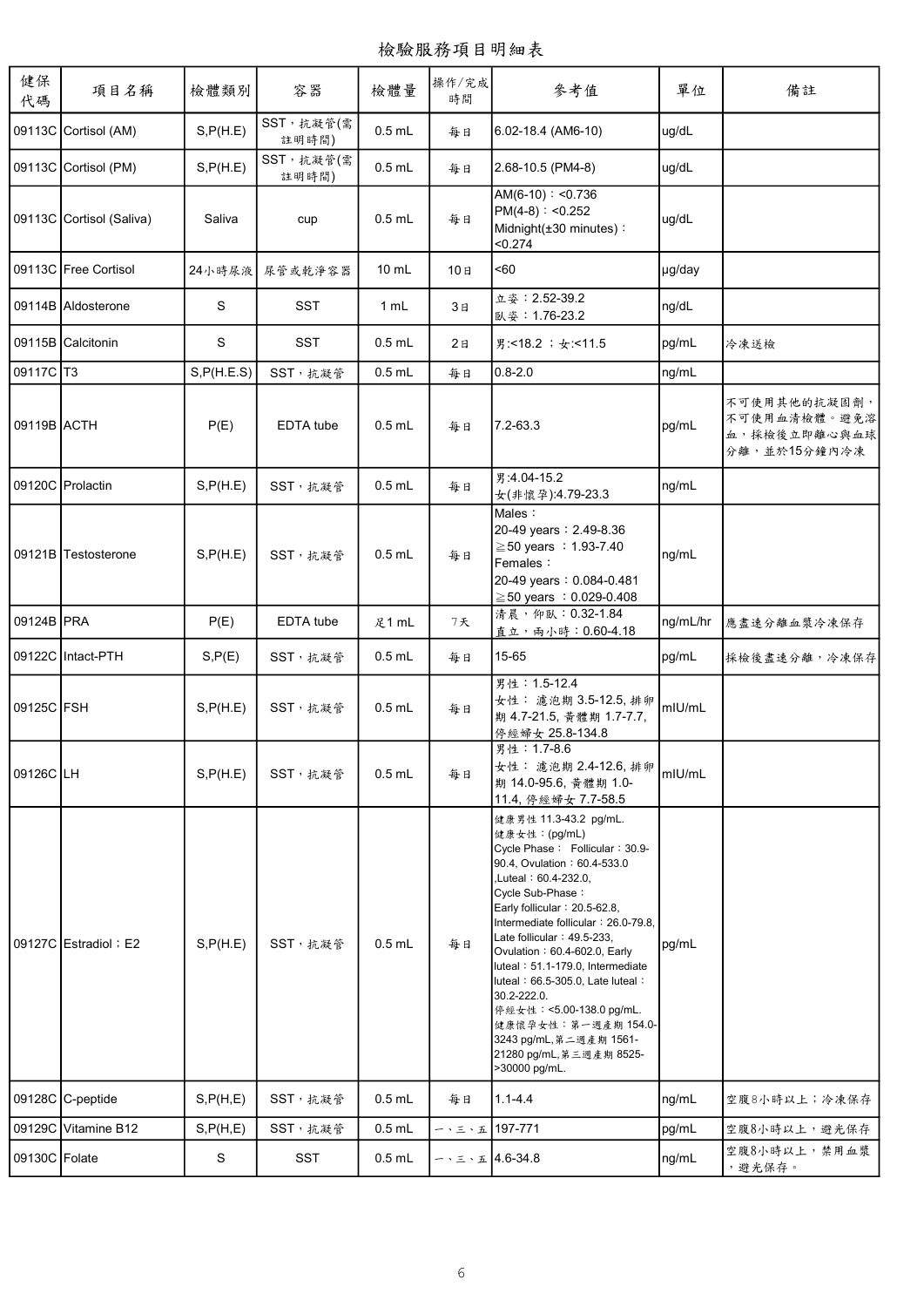檢驗服務項目明細表

| 健保<br>代碼       | 項目名稱                          | 檢體類別        | 容器         | 檢體量             | 操作/完成<br>時間                | 參考值                                                                                                                                                                                            | 單位        | 備註                                                                                    |
|----------------|-------------------------------|-------------|------------|-----------------|----------------------------|------------------------------------------------------------------------------------------------------------------------------------------------------------------------------------------------|-----------|---------------------------------------------------------------------------------------|
|                | 09131C Estriol (Free E3)      | S           | <b>SST</b> | $0.5$ mL        | 2B                         | Non-pregnant women:<br>0.017-0.066<br>懷孕週數: 18週:2.5-7.0; 22<br>週:3.8-11.0; 29週:5.0-14.0<br>30週:5.5-15.5; 32週:6.5-<br>19.0; 34週:7.8-25.0; 36<br>週: 9.0-27.0; 38週: 13.0-<br>34.5 ; 40週:15.0-44.0 | ng/mL     |                                                                                       |
| 09132B Gastrin |                               | S           | <b>SST</b> | 1 mL            | 2B                         | 13-115                                                                                                                                                                                         | pg/mL     | 禁用血漿及溶血檢體,須空<br>腹10hr,將血清與血球分離<br>後冷凍保存,採檢至冷凍過<br>程不得超過2hr, 本項目委<br>託立人操作。            |
|                | 09134C Stool OB (EIA)         | stool       | 專用採便管      | 0.5g            | 每日                         | 100                                                                                                                                                                                            | ng/mL     |                                                                                       |
| 09139C         | Glycated<br>albumin(GA)       | S, P        | 血清管,抗凝管    | $0.5$ mL        | 二、四、六 11-16                |                                                                                                                                                                                                | %         |                                                                                       |
|                | 10002B Aluminum (AI)          | S           | Al專用試管     | 3ml             | 五                          | 正常人<10.0 ug/L<br>洗腎患者常大於 20 ug/L                                                                                                                                                               | ug/L      |                                                                                       |
|                | 10003B Arsenic; As (urine)    | U           | 專用管        | 10 mL           | 10日                        | < 100.0                                                                                                                                                                                        | ug/g Cre. |                                                                                       |
|                | 10003B Arsenic; As (Blood)    | WB(E)       | 重金屬專用管     | 2 mL            | 2週                         | $20$                                                                                                                                                                                           | ng/mL     |                                                                                       |
| 10005B         | Cd; Cadmium (whole<br>blood)  | WB(E)       | 重金屬專用管     | 2 mL            | 2週                         | < 3.9                                                                                                                                                                                          | ug/L      |                                                                                       |
| 10005B         | Cd: Cadmium<br>(random urine) | U           | 尿管或乾淨容器    | $10 \text{ mL}$ | 10日                        | $< 0.0 - 2.6$                                                                                                                                                                                  | ug/L      |                                                                                       |
|                | 10008B Hg (Whole blood)       | WB(E)       | 重金屬專用管     | 足2 mL           | 10日                        | < 20                                                                                                                                                                                           | ug/L      |                                                                                       |
|                | 10008B Hg (urine)             | U           | 尿管或乾淨容器    | 10 mL           | 10日                        | < 10                                                                                                                                                                                           | µg/L      |                                                                                       |
|                | 10009B Mn; Manganese          | S           | 深藍頭紅標管     | $2 \text{ ml}$  | 2週                         | 2.3                                                                                                                                                                                            | ug/L      |                                                                                       |
|                | 10012B Zn (Zinc)              | S           | 不含Gel 血清管  | 1 mL            | $\ensuremath{\mathcal{L}}$ | 800-1200                                                                                                                                                                                       | ug/L      |                                                                                       |
| 10501C         | Carbamazepine<br>(Tegretol)   | S, P(E.H)   | 血清管,抗凝管    | $0.5$ mL        | 每日                         | therapeutic: 4.0-12.0                                                                                                                                                                          | ug/mL     |                                                                                       |
|                | 10502B Phenytoin (Dilantin)   | S, P(H.E)   | 血清管,抗凝管    | $0.5$ mL        | 每日                         | therapeutic: 10.0-20.0                                                                                                                                                                         | ug/mL     |                                                                                       |
|                | 10504B Methotrexate           | S,P         | 不含Gel 血清管  | 1 ml            | 3日                         | Toxic conc. 24 hrs $> 5-10$ ;<br>48 hrs > 0.5-1.0 ; 72 hrs ><br>0.2                                                                                                                            | umol/L    | 檢體避光,採檢時避免使用<br>含Gel之試管。本項目委託<br>聯興操作                                                 |
|                | 10509B Theophylline           | S, P(H)     | 血清管,抗凝管    | $0.5$ mL        | 每日                         | therapeutic: 10-20                                                                                                                                                                             | ug/mL     |                                                                                       |
| 10510C         | Valproic acid<br>(Depakine)   | S, P(H)     | 血清管,抗凝管    | $0.5$ mL        | 每日                         | therapeutic conc.: 50-100<br>Toxic: >100                                                                                                                                                       | ug/mL     |                                                                                       |
| 10511C Digoxin |                               | S, P(H.E)   | 血清管,抗凝管    | $0.5$ mL        | 每日                         | therapeutic: 0.6-1.2                                                                                                                                                                           | ng/mL     | 冷凍保存                                                                                  |
|                | 10512B Amikacin(Trough)       | S, P(C.E.O) | 血清管,抗凝管    | $0.5$ mL        | 2E                         | therapeutic: 1.0-4.0<br>嚴重感染:5.0-8.0                                                                                                                                                           | ug/mL     |                                                                                       |
|                | 10512B Amikacin(Peak)         | S, P(C.E.O) | 血清管,抗凝管    | $0.5$ mL        | 2E                         | therapeutic: 20.0-25.0<br>嚴重感染:25.0-30.0                                                                                                                                                       | ug/mL     |                                                                                       |
|                | 10518B Gentamycin(Trough)     | S, P(H.C.E) | 血清管,抗凝管    | $0.5$ mL        | 3E                         |                                                                                                                                                                                                | µg/mL     | $4.0 \sim 10.0$ µg/mL at<br>peak o<br>Toxic:已知連續在10天以<br>上最小值超過 2 µg/mL。<br>本項目委託聯興操作 |
|                | 10518B Gentamycin(Peak)       | S, P(H.C.E) | 血清管,抗凝管    | $0.5$ mL        | 3E                         | $4.0 - 10.0$                                                                                                                                                                                   | µg/mL     |                                                                                       |
|                | 10520C Li (Lithium)           | S, P(H.E)   | 血清管,抗凝管    | $0.5$ mL        | 每日                         | Therapeutic conc. 0.6~1.2<br>Toxic conc. > 2.0                                                                                                                                                 | mmol/L    | Do not use lithium<br>heparinized plasma.                                             |
|                | 10522B Cyclosporin (A)        | WB(E.H)     | 抗凝管        | 2 mL            | 3日                         | 100-400                                                                                                                                                                                        | ng/mL     |                                                                                       |
|                | 10525B Phenobarbital          | S           | 血清管        | $0.5$ mL        | 2E                         | therapeutic: 15-40                                                                                                                                                                             | ug/mL     |                                                                                       |
| 10527B         | Benzodiazepine<br>(urine)     | U           | 尿管或乾淨容器    | 5 <sub>ml</sub> | 2E                         | $< 200 (-)$                                                                                                                                                                                    | ng/mL     |                                                                                       |
|                | 10531B Vancomycin             | S, P(E.H)   | 血清管,抗凝管    | $0.5$ mL        | 每日                         | trough 10-20 ; peak 20-40                                                                                                                                                                      | ug/mL     |                                                                                       |
|                | 10802B Barbiturates screen    | U           | 尿管或乾淨容器    | 3 mL            | 2E                         | $< 200 (-)$                                                                                                                                                                                    | ng/mL     |                                                                                       |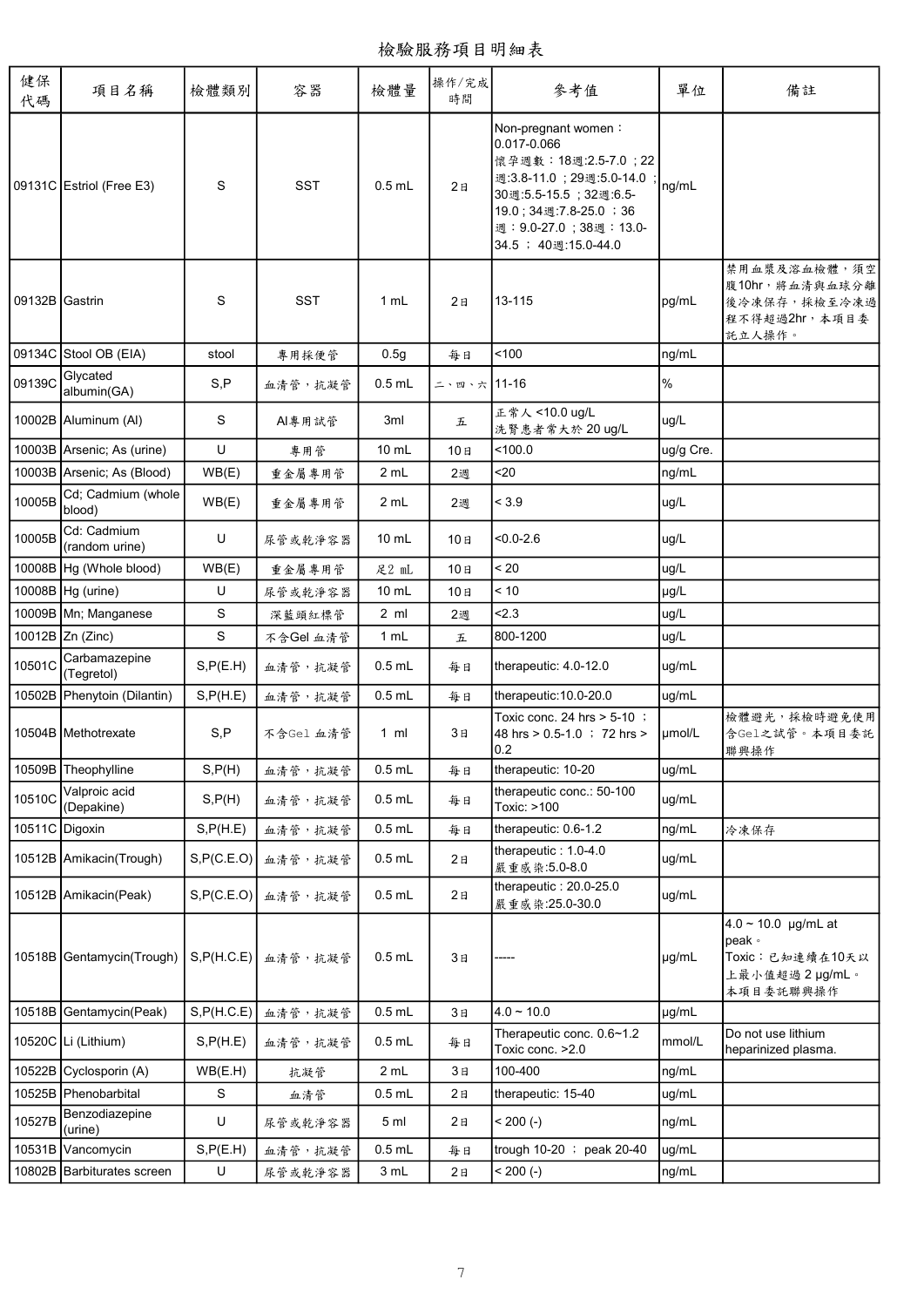檢驗服務項目明細表

| 健保<br>代碼       | 項目名稱                         | 檢體類別        | 容器                | 檢體量      | 操作/完成<br>時間    | 參考值                                                                                                                                                                                                                             | 單位    | 備註                                                                                                                                                        |
|----------------|------------------------------|-------------|-------------------|----------|----------------|---------------------------------------------------------------------------------------------------------------------------------------------------------------------------------------------------------------------------------|-------|-----------------------------------------------------------------------------------------------------------------------------------------------------------|
|                | 10803B Acetaminophen         | S           | 血清管               | $0.5$ mL | $5-7B$         | 1. therapeutic conc. 10-30, after 4<br>hrs <200, after12 hrs <50<br>2. Toxic dose : after 4 hrs >300,<br>after 12 hrs >75                                                                                                       | ug/mL |                                                                                                                                                           |
|                | 10806B Methanol              | 原管送檢        | 含Gel生化管           | 5 ml     | 2週             | $5$                                                                                                                                                                                                                             | mg/dL | 採血後不開蓋原管送檢勿分<br>裝,不可溶血,本項目委託<br>奇美操作(須附身分證號碼)                                                                                                             |
|                | 10807B Ethanol (Alcohol)     | S, P(H.E.N) | SST, 抗凝管          | $0.5$ mL | 每日             | < 50                                                                                                                                                                                                                            | mg/dL | 1.50-100 mg/dL:潮紅、<br>反應減慢、視力受損。<br>2.>100 mg/dL: 中樞神經<br>系統抑鬱症。<br>3.>400 mg/dL : 有死亡報<br>告。<br>4. 生化管採血,不開蓋原管<br>送檢勿分裝,採血的位置不<br>能使用酒精或任何具有揮發<br>性的消毒劑. |
|                | 10810B Amphetamine           | U           | 尿管或乾淨容器           | 3 mL     | 每日             | <500為(-)                                                                                                                                                                                                                        | ng/mL |                                                                                                                                                           |
| 10811B         | Morphine/Heroine /<br>Opiate | U           | 尿管或乾淨容器           | 3 mL     | 每日             | < 300 為 (-)                                                                                                                                                                                                                     | ng/mL |                                                                                                                                                           |
| 10812B         | Cocaine                      | U           | 尿管或乾淨容器           | 3 mL     | 2B             | $<$ 300 $(-)$                                                                                                                                                                                                                   | ng/mL |                                                                                                                                                           |
|                | 10813B Cannabinoids          | U           | 尿管或乾淨容器           | 3 mL     | 2 <sub>B</sub> | $< 50 (-)$                                                                                                                                                                                                                      | ng/ml |                                                                                                                                                           |
|                | 10814B Phencyclidine         | U           | 尿管或乾净容器           | 3 mL     | 2B             | <25 為(-)                                                                                                                                                                                                                        | ng/mL | 1. Phencyclidine (ng/ml): cut-<br>off value = 25, >25 為(+), <25<br>為(-)。<br>2. 本項目之檢驗結果僅供醫師參<br>考,不做為訴訟依據。<br>3. 本項目委託聯興操作                                |
|                | <b>MDMA</b>                  | U           | 尿管或乾淨容器           | 3 mL     | 每日             | $(-)$                                                                                                                                                                                                                           |       |                                                                                                                                                           |
|                | K他命                          | U           | 尿管或乾淨容器           | 3 mL     | 每日             | $(-)$                                                                                                                                                                                                                           |       |                                                                                                                                                           |
|                | 11001C Blood type            | WB(E)       | EDTA tube         | $0.5$ mL | 每日             | 無                                                                                                                                                                                                                               |       |                                                                                                                                                           |
| 11003C Rh type |                              | WB(E)       | EDTA tube         | $0.5$ mL | 每日             | 無                                                                                                                                                                                                                               |       |                                                                                                                                                           |
|                | 12001C R.P.R. (定性)           | S           | <b>SST</b>        | $0.5$ mL | 每日             | Non-Reactive                                                                                                                                                                                                                    |       |                                                                                                                                                           |
|                | 12001C R.P.R. (定量)           | S           | <b>SST</b>        | $0.5$ mL | 每日             | Non-Reactive                                                                                                                                                                                                                    |       |                                                                                                                                                           |
|                | 12001C VDRL (CSF)            | <b>CSF</b>  | tube              | $0.5$ mL | 3日             | Non-Reactive                                                                                                                                                                                                                    |       |                                                                                                                                                           |
| 12002B         | Widal & Weil-Felix<br>test   | S           | <b>SST</b>        | $0.5$ mL | 2E             | Paratyphi-A: $\leq$ 1:80X(+)<br>Paratyphi-B: $\leq$ 1:80X(+)<br>Salmonella-O: $\leq$ 1:80X(+)<br>Salmonella-H: $\leq$ 1:80X(+)<br>Proteus OX2: $\leq$ 1:80X(+)<br>Proteus OXK: $\leq$ 1:80X(+)<br>Proteus OX19: $\leq$ 1:80X(+) |       | 當血清抗體效價≧1:160X<br>(+)時可能具有臨床意義,<br>應進一步確認。                                                                                                                |
|                | 12004C A.S.L.O.              | S, P(H.E)   | SST, 抗凝管          | $0.5$ mL | 每日             | Adults:<200<br>Children:<150                                                                                                                                                                                                    | IU/mL |                                                                                                                                                           |
| 12007C AFP     |                              | S, P(H.E)   | SST, 抗凝管          | $0.5$ mL | 每日             | $\leq 7$                                                                                                                                                                                                                        | ng/mL |                                                                                                                                                           |
|                | 12008B Cold agglutinin       | S           | <b>SST</b>        | $0.5$ mL | 2B             | $1:16X(-)$                                                                                                                                                                                                                      |       |                                                                                                                                                           |
|                | 12011C RA(定量)                | S, P(H.E)   | SST,抗凝管           | $0.5$ mL | 每日             | < 14.0                                                                                                                                                                                                                          | IU/mL |                                                                                                                                                           |
|                | 12015C C.R.P. (定量)           | S, P(H.E)   | SST, 抗凝管          | $0.5$ mL | 每日             | $5$                                                                                                                                                                                                                             | mg/L  |                                                                                                                                                           |
|                | 12015C High sensitivity CRP  | S, P(H.E.)  | SST, 抗凝管          | $0.5$ mL | 每日             | 1.使用於傳統發炎指標:成人<5.0<br>2.使用於心血管疾病之參考值:<<br>1.0 low risk $: 1.0 \sim 3.0$ average<br>risk $\frac{1}{2}$ > 3.0 high risk<br>3. Neonates (0-3 weeks): 0.1-4.1<br>: Children (2 months-15 years):<br>$0.1 - 2.8$                     | mg/L  | Hs-CRP 的單位 (mg/L) 與<br>一般 CRP 的單位 (mg/dL)<br>不同,換算時請注意。<br>$(mg/dL \times 10 = mg/L)$ .                                                                   |
| 12016C         | Chlamydia<br>trachomatis Ag  | Swab,U      | Swab, 尿管或乾<br>淨容器 | 10 mL    | 每日             | $(-)$                                                                                                                                                                                                                           |       | 以棉棒刮取分泌物,置於無<br>菌cup, 旋緊避免乾燥                                                                                                                              |
| 12018C TPPA    |                              | S           | <b>SST</b>        | $0.5$ mL | 每日             | $1:80X(-)$                                                                                                                                                                                                                      |       |                                                                                                                                                           |
|                | 12019B FTA-ABS               | S           | <b>SST</b>        | $0.5$ mL | 10日            | $(-)$                                                                                                                                                                                                                           |       |                                                                                                                                                           |
|                | 12020C M. pneumoniae Ab      | S           | <b>SST</b>        | $0.5$ mL | 每日             | $1:40X(-)$                                                                                                                                                                                                                      |       | 勿使用EDTA管                                                                                                                                                  |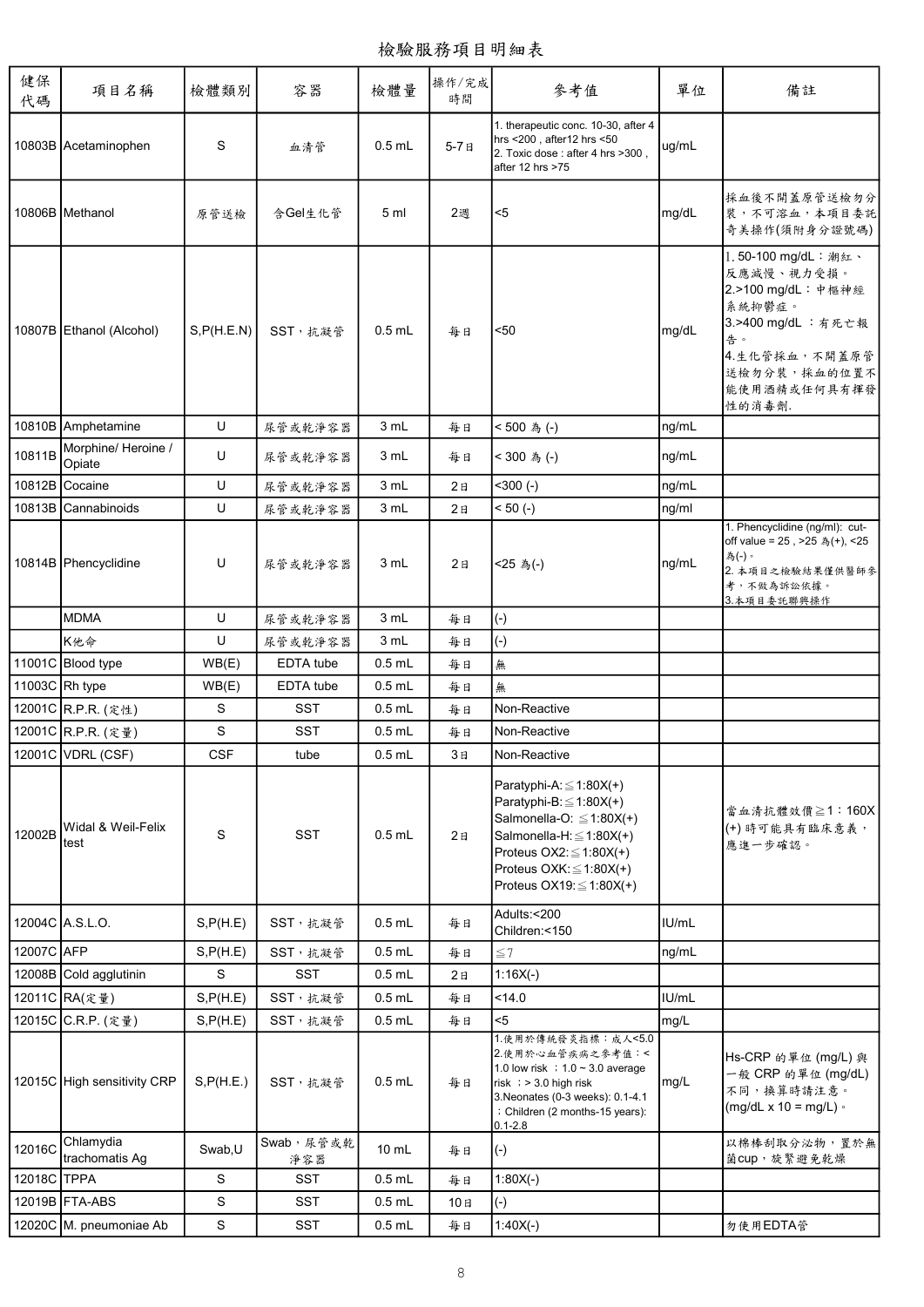檢驗服務項目明細表

| 健保<br>代碼            | 項目名稱                           | 檢體類別       | 容器         | 檢體量      | 操作/完成<br>時間 | 參考值                                                                                                                   | 單位     | 備註                                                                                                                                                                                                                                                                             |
|---------------------|--------------------------------|------------|------------|----------|-------------|-----------------------------------------------------------------------------------------------------------------------|--------|--------------------------------------------------------------------------------------------------------------------------------------------------------------------------------------------------------------------------------------------------------------------------------|
| 12021C CEA          |                                | S, P(E.H)  | SST, 抗凝管   | $0.5$ mL | 每日          | <3.8; 吸煙者<5.5                                                                                                         | ng/mL  |                                                                                                                                                                                                                                                                                |
| 12022C $\beta$ -HCG |                                | S, P(H.E)  | SST, 抗凝管   | $0.5$ mL | 每日          | Male: < 2.0<br>Non pregnant<br>premenopausal women: $\leq$<br>1.0<br>postmenopausal women : ≤                         | mIU/mL | 懷孕生物參考區間:<br>3週: 5.8-71.2、4週: 9.5-<br>750、5週: 217-7138、6<br>週: 158-31795、7週:<br>3697-163563、8週:<br>32065-149571、9週:<br>63803-151410、10週:<br>46509-186977、12週:<br>27832-210612、14週:<br>13950-62530、15週:<br>12039-70971、16週:<br>9040-56451、17週:8175-<br>55868、18週:8099-<br>58176 |
| 12025B lgG          |                                | S, P(H.E)  | SST, 抗凝管   | $0.5$ mL | 每日          | 700-1600                                                                                                              | mg/dL  | 兒童和青少年生物參考區<br>間<br>0-14天: 320-1205 mg/dL<br>15天-<1歲: 148-631 mg/dL<br>1-<4歲: 317-994 mg/dL<br>4-<10歲: 501-1165 mg/dL<br>10-<19歲: 595-1308 mg/dL                                                                                                                               |
| 12025B              | Immunoglobulin G<br>(CSF)      | <b>CSF</b> | tube       | $0.5$ mL | 每日          | 10-30                                                                                                                 | mg/L   |                                                                                                                                                                                                                                                                                |
| 12027B IgA          |                                | S, P(H.E)  | SST, 抗凝管   | $0.5$ mL | 每日          | 70-400                                                                                                                | mg/dL  | 勿使用溶血與高脂血檢體<br>兒童和少年生物參考區間:<br>0-1歲 0-83 mg/dL<br>1-3歲 20-100 mg/dL<br>4-6歲 27-195 mg/dL<br>7-9歲 34-305 mg/dL<br>10-11歲 53-204 mg/dL<br>12-13歲 58-358 mg/dL<br>14-15歲 47-249 mg/dL<br>16-19歲 61-348 mg/dL                                                                      |
| 12029B IgM          |                                | S, P(H.E)  | SST, 抗凝管   | $0.5$ mL | 每日          | 40-230                                                                                                                | mg/dL  | 勿使用溶血與高脂血檢體<br>兒童和少年生物參考區間:<br>0-1歲 0-145 mg/dL<br>1-3歲 19-146 mg/dL<br>4-6歲 24-210 mg/dL<br>7-9歲 31-208 mg/dL<br>10-11歲 31-179 mg/dL<br>12-13歲 35-239 mg/dL<br>14-15歲 15-188 mg/dL<br>16-19歲 23-259 mg/dL                                                                     |
| 12030B IgD          |                                | S          | <b>SST</b> | $0.5$ mL | 5日          | 100                                                                                                                   | IU/mL  |                                                                                                                                                                                                                                                                                |
|                     | 12031C Total IgE               | S, P(H.E)  | SST, 抗凝管   | $0.5$ mL | 每日          | Neonates: < 1.5 IU/mL<br>1歲以下 < 15 IU/mL<br>1-5歲 < 60 IU/mL<br>6-9歲 < 90 IU/mL<br>10-15歲 <200 IU/mL<br>成人 < 100 IU/MI | IU/mL  |                                                                                                                                                                                                                                                                                |
| 12034B C3           |                                | S, P(H)    | SST,抗凝管    | $0.5$ mL | 每日          | 90-180                                                                                                                | mg/dL  |                                                                                                                                                                                                                                                                                |
| 12038B C4           |                                | S, P(H.E)  | SST,抗凝管    | $0.5$ mL | 每日          | $10 - 40$                                                                                                             | mg/dL  |                                                                                                                                                                                                                                                                                |
|                     | 12046B Haptoglobin             | S, P(H.E)  | SST, 抗凝管   | $0.5$ mL | 每日          | 30-200                                                                                                                | mg/dL  |                                                                                                                                                                                                                                                                                |
|                     | 12048C Transferrin             | S, P(H)    | SST, 抗凝管   | $0.5$ mL | 每日          | 200-360                                                                                                               | mg/dL  | 請勿使用 EDTA 或citrate血<br>漿                                                                                                                                                                                                                                                       |
|                     | 12050B Ceruloplasmin           | S, P(H)    | SST, 抗凝管   | $0.5$ mL | 2E          | 男:15.0-30.0 ; 女:16.0-45                                                                                               | mg/dL  |                                                                                                                                                                                                                                                                                |
|                     | 12052B $\beta$ 2-microglobulin | S, P(H.E)  | SST, 抗凝管   | $0.5$ mL | 每日          | <60 years: 0.8-2.4<br>>60 years: $\leq$ 3.0                                                                           | mg/L   |                                                                                                                                                                                                                                                                                |
|                     | 12052B   β2-microglobulin      | U          | 尿管或乾淨容器    | 3 mL     | 每日          | $300$                                                                                                                 | ng/mL  |                                                                                                                                                                                                                                                                                |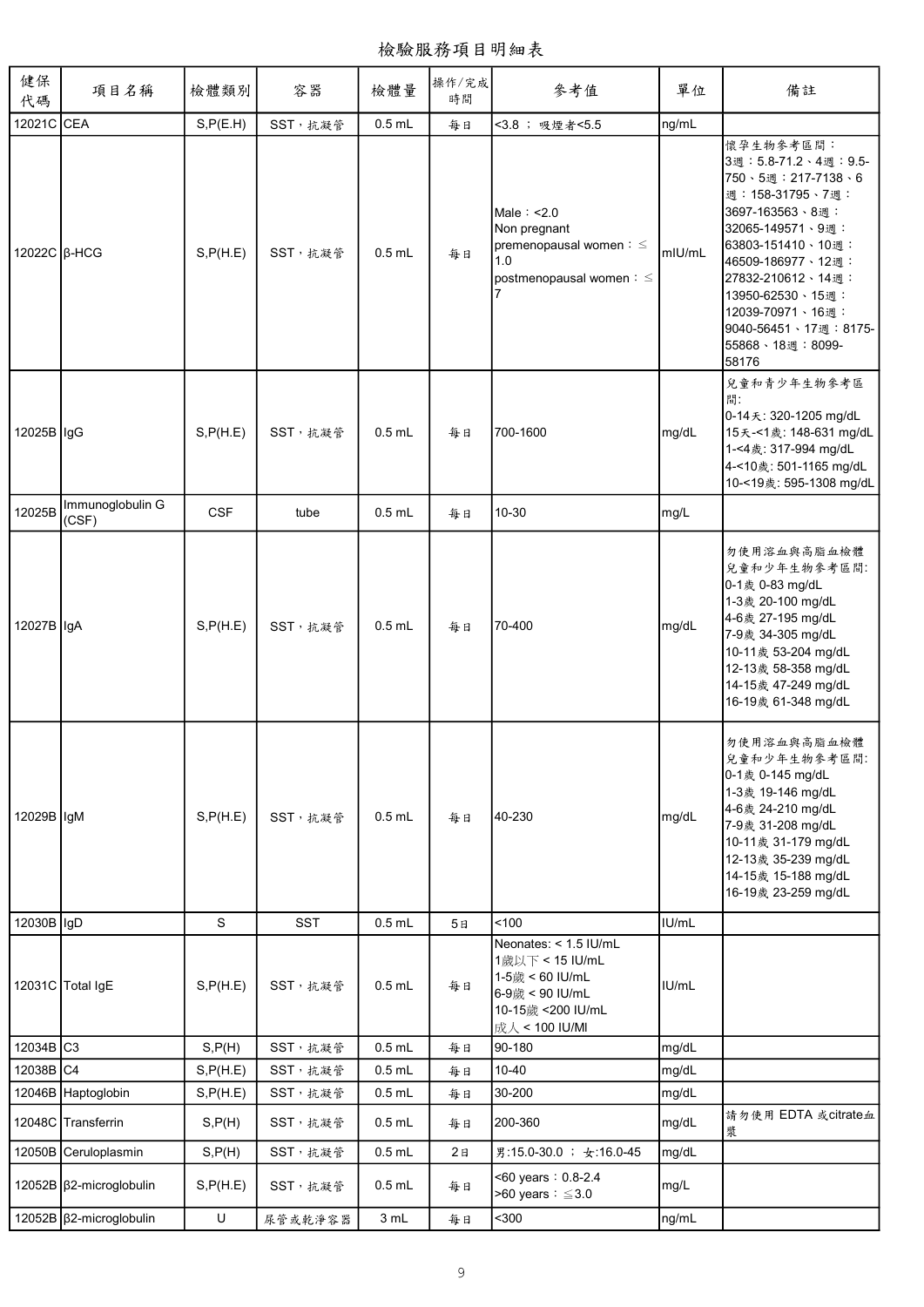| 健保<br>代碼       | 項目名稱                             | 檢體類別        | 容器         | 檢體量      | 操作/完成<br>時間    | 參考值                                                                                      | 單位    | 備註                                                                                                                     |
|----------------|----------------------------------|-------------|------------|----------|----------------|------------------------------------------------------------------------------------------|-------|------------------------------------------------------------------------------------------------------------------------|
|                | 12053C ANA (IFA)                 | S           | <b>SST</b> | $0.5$ mL | 每日             | $1:40X(-)$                                                                               |       |                                                                                                                        |
| 12056B         | Anti-mitochondrial<br>(AMA)      | S, P(H.E.C) | SST,抗凝管    | $0.5$ mL | 五              | $1:20X(-)$                                                                               |       |                                                                                                                        |
| 12057B         | Anti-smooth muscle<br>(ASMA)     | S           | <b>SST</b> | $0.5$ mL | 五              | $1:20X(-)$                                                                               |       |                                                                                                                        |
|                | 12060C Anti-dsDNA (定量)           | S           | <b>SST</b> | $0.5$ mL |                | $10: (-)$<br>ニ丶 ː ː ≻ , † 10-15 : Equivocal<br>$>15: (+)$                                | IU/mL |                                                                                                                        |
|                | 12061B Myoglobin(Serum)          | S, P(H.E.S) | SST, 抗凝管   | $0.5$ mL | 每日             | 男:28-72 ; 女:25-58                                                                        | ng/mL |                                                                                                                        |
|                | 12061B Myoglobin (urine)         | U           | 尿管或乾淨容器    | 3 mL     | 2 <sub>B</sub> | 11.5                                                                                     | ug/L  |                                                                                                                        |
|                | 12062B Cryoglobulin              | S           | <b>SST</b> | 2 mL     | 7日             | $(-)$                                                                                    |       | 抽完血後置於37℃溫箱1hr<br>待其凝固,取血清置入乾淨<br>試管至少2ml室溫下保存3<br>天,禁止使用冷藏或冷凍過<br>之檢體                                                 |
|                | 12063B Anti-ENA Ab               | S, P(H.E.S) | SST,抗凝管    | $0.5$ mL | 一、四            | $(-)$                                                                                    |       |                                                                                                                        |
|                | 12063B CTD screen                | S           | SST        | $0.5$ mL |                | $50.7: (-),$<br>二、四、六 0.7-1.0 : Equivocal,                                               |       |                                                                                                                        |
|                | 12064B Anti-SSA (Anti-Ro)        | S           | <b>SST</b> | $0.5$ mL |                | $\frac{>1.0 (+) }{<7 (+) }$<br>ニ、 , , , , 7-10 : Equivocal,<br>$>10$ : (+)<br><7 : (-),  | U/mL  | <b>ENA Panel</b>                                                                                                       |
|                | 12064B Anti-SSB (Anti-La)        | S           | <b>SST</b> | $0.5$ mL |                | ニ、四、六 7-10 : Equivocal,<br>$>10$ : (+)                                                   | U/mL  | <b>ENA Panel</b>                                                                                                       |
|                | 12154B Anti-Jo-1                 | S           | <b>SST</b> | $0.5$ mL |                | $57: (-),$<br>ニ、四、六 7-10: Equivocal,<br>$>10$ : (+)                                      | U/mL  | <b>ENA Panel</b>                                                                                                       |
|                | 12173B Anti-RNP                  | S           | <b>SST</b> | $0.5$ mL |                | $5 : (-),$<br>二、四、六 5-10: Equivocal,<br>$>10:(+)$<br><7 : (-),                           | U/mL  | <b>ENA Panel</b>                                                                                                       |
|                | 12173B Anti-Smiths               | S           | <b>SST</b> | $0.5$ mL |                | $\leq$ · $\mathbb{F}$ $\sim$ $\frac{1}{2}$ 7-10 : Equivocal,<br>$>10$ : (+)<br><7 : (-), | U/mL  | <b>ENA Panel</b>                                                                                                       |
|                | 12174B Anti-scl 70               | S           | <b>SST</b> | $0.5$ mL |                | ニ、四、六 7-10 : Equivocal,<br>$>10$ : (+)                                                   | U/mL  | <b>ENA Panel</b>                                                                                                       |
| 12068C         | Anti-thyroglobulin Ab<br>(A.T.A) | S, P(E)     | SST, 抗凝管   | $0.5$ mL | 每日             | < 115                                                                                    | IU/mL | 不可以使用Li-heparin、<br>sodium citrate                                                                                     |
|                | 12069B Cryptococcus Ag           | CSF,S       | tube, SST  | $0.5$ mL | 每日             | $(-)$                                                                                    |       |                                                                                                                        |
| 12077B CA 125  |                                  | S, P(H.E)   | SST, 抗凝管   | $0.5$ mL | 每日             | $35$                                                                                     | U/mL  | (1)除卵巢癌外,生殖系統發<br>炎及不同種類的婦科良性<br>腫瘤也會導致CA 125上<br>升;(2)CA 125在懷孕第一<br>期,月經期,自體免疫疾病,<br>肝炎,肝硬化,急慢性胰臟<br>炎等, CA 125也會上升. |
| 12078C CA I5-3 |                                  | S, P(H.E)   | SST, 抗凝管   | $0.5$ mL | 每日             | 26.2                                                                                     | U/mL  |                                                                                                                        |
| 12079C CA19-9  |                                  | S, P(H.E)   | SST, 抗凝管   | $0.5$ mL | 每日             | <27                                                                                      | U/mL  | 1. 不可使用sodium citrate<br>血漿<br>2.CA 19-9除惡性腫瘤外,<br>腸胃炎及肝功能異常會造<br>成CA19-9小幅上升, 膽結石<br>或膽管阻塞等膽汁鬱積疾<br>病會導致CA19-9大幅上升    |
| 12080B S.C.C.  |                                  | S, P(H.E)   | SST, 抗凝管   | $0.5$ mL | 每日             | 2.7                                                                                      | ng/mL |                                                                                                                        |
| 12081C PSA     |                                  | S, P(H.E)   | SST, 抗凝管   | $0.5$ mL | 每日             | 4.0                                                                                      | ng/mL |                                                                                                                        |
|                | 12086B HLA-B27                   | WB(E)       | EDTA tube  | 3 mL     | 4日             | $(-)$                                                                                    |       |                                                                                                                        |
|                | 12097B Direct Coomb's test       | WB(E)       | EDTA tube  | 2 mL     | 2E             | $(-)$                                                                                    |       |                                                                                                                        |
|                | 12098B Indirect Coomb's test     | S, P(E)     | SST, 抗凝管   | $0.5$ mL | 2E             | $(\hbox{-})$                                                                             |       |                                                                                                                        |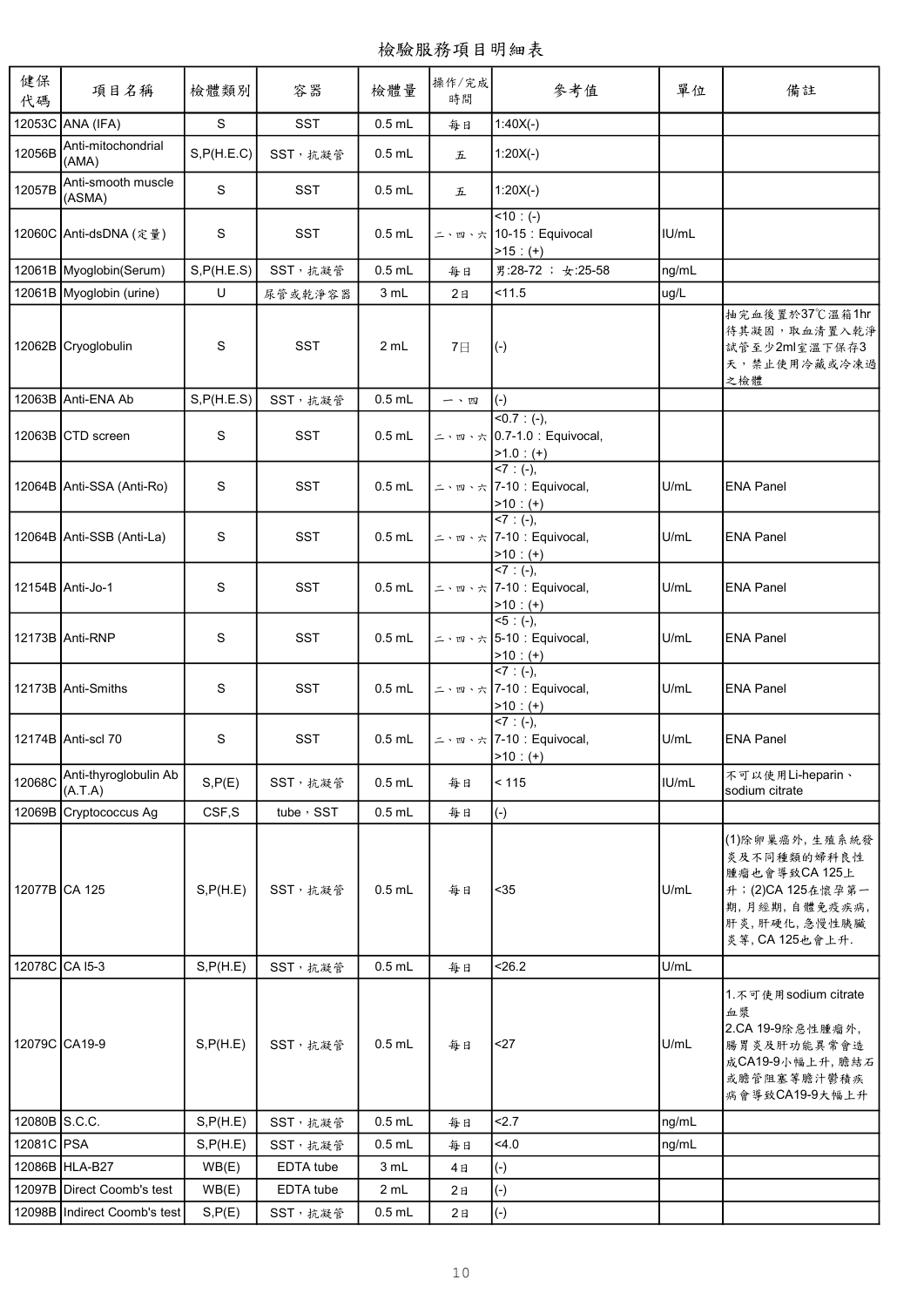| 健保<br>代碼        | 項目名稱                               | 檢體類別        | 容器         | 檢體量      | 操作/完成<br>時間     | 參考值                                                                                                                                                                       | 單位         | 備註                                                                                                                                                                                                                                                                     |
|-----------------|------------------------------------|-------------|------------|----------|-----------------|---------------------------------------------------------------------------------------------------------------------------------------------------------------------------|------------|------------------------------------------------------------------------------------------------------------------------------------------------------------------------------------------------------------------------------------------------------------------------|
|                 | 12107C Chlamydia IgG               | S           | <b>SST</b> | $0.5$ mL | 每日              | $1:64X(-)$                                                                                                                                                                |            |                                                                                                                                                                                                                                                                        |
|                 | 12107C Chlamydia IgA               | S           | <b>SST</b> | $0.5$ mL | 每日              | $1:16X(-)$                                                                                                                                                                |            |                                                                                                                                                                                                                                                                        |
|                 | 12107C Chlamydia IgM               | S           | <b>SST</b> | $0.5$ mL | 2E              | $1:16X(-)$                                                                                                                                                                |            |                                                                                                                                                                                                                                                                        |
|                 | 12109B Anti-HTLV I/II              | S           | <b>SST</b> | $0.5$ mL | 2B              | Negative $: < 1.0$                                                                                                                                                        | S/CO       |                                                                                                                                                                                                                                                                        |
|                 | 12110B Prealbumin                  | S           | SST        | $0.5$ mL | 每日              | 20-40                                                                                                                                                                     | mg/dL      | 不適用抗凝固劑                                                                                                                                                                                                                                                                |
|                 | 12111C Microalbumin                | U           | 尿管或乾淨容器    | 3 mL     | 每日              | < 2.0                                                                                                                                                                     | mg/dL      |                                                                                                                                                                                                                                                                        |
|                 | 12111C Microalbumin (24hrs) 24小時尿液 |             | 尿管或乾淨容器    | 3 mL     | 每日              | $30$                                                                                                                                                                      | mg/24hrs   | 計算總量後取3 mL                                                                                                                                                                                                                                                             |
|                 | <b>ACR</b>                         | U           | 尿管或乾淨容器    | 3 mL     | 每日              | < 30                                                                                                                                                                      | mg/gm      |                                                                                                                                                                                                                                                                        |
|                 | 12114B Apolipoprotein A1           | S           | <b>SST</b> | 1 MI     | 3日              | 100-200                                                                                                                                                                   | mg/dL      |                                                                                                                                                                                                                                                                        |
| 12116C Ferritin |                                    | S, P(H.E)   | SST,抗凝管    | $0.5$ mL | 每日              | 男:30-400 ; 女:13-150                                                                                                                                                       | ng/mL      |                                                                                                                                                                                                                                                                        |
|                 | 12118B Legionella IgM              | S, P(H.C)   | SST, 抗凝管   | $0.5$ mL | $\equiv$        | Negative $: < 9.0$ ,<br>Equivocal: $\geq$ 9.0- $\leq$ 11.0,<br>Positive $\frac{1}{2}$ > 11.0                                                                              | <b>NTU</b> |                                                                                                                                                                                                                                                                        |
| 12120B TPA      |                                    | S           | <b>SST</b> | $0.5$ mL | 7日              | < 75                                                                                                                                                                      | U/L        |                                                                                                                                                                                                                                                                        |
|                 | 12121C TSH-receptor Ab             | S           | <b>SST</b> | $0.5$ mL | 每日              | 1.75                                                                                                                                                                      | IU/L       |                                                                                                                                                                                                                                                                        |
| 12133B          | Anti-β2 Glycoprotein<br>l IgG      | S           | <b>SST</b> | $0.5$ mL |                 | $57: (-),$<br>ニ丶 ː ː / ː 7-10 : Equivocal,<br>$>10$ : (+)                                                                                                                 | U/mL       |                                                                                                                                                                                                                                                                        |
| 12133B          | Anti-β2 Glycoprotein<br>I IgM      | S           | <b>SST</b> | $0.5$ mL |                 | $57: (-),$<br>ニ、 ː ː · 六 7-10 : Equivocal,<br>$-10: (+)$                                                                                                                  | U/mL       |                                                                                                                                                                                                                                                                        |
|                 | 12134C Anti-TPO                    | S, P(H.E.S) | SST,抗凝管    | $0.5$ mL | 每日              | < 34                                                                                                                                                                      | IU/mL      |                                                                                                                                                                                                                                                                        |
|                 | 12138B Anti-GBM Ab                 | S           | <b>SST</b> | 1 mL     | 5日              | $\overline{(-)}$ : <7,<br>Equivocal: $\geq$ 7- $\leq$ 10,<br>$(+):$ > 10                                                                                                  | U/mL       |                                                                                                                                                                                                                                                                        |
|                 | 12151C Homocysteine                | S, P(H.E)   | SST, 抗凝管   | $0.5$ mL | 二、四、六 < 15      |                                                                                                                                                                           | umol/L     | 1. 若抽完血不能馬上分離血漿<br>,則應將檢體保持於冰浴,並在<br>一小時內離心。<br>2.溶血或嚴重脂血檢體不建議<br>操作本項分析。<br>3.空腹8小時以上。                                                                                                                                                                                |
| 12171B ANCA     |                                    | S           | <b>SST</b> | $0.5$ mL | 5日              | C-ANCA(PR3):<br>$(-)$ : <2.0,<br>Equivocal: $\geq$ 2.0- $\leq$ 3.0,<br>$(+):$ > 3.0<br>P-ANCA(MPO):<br>$(-): <3.5,$<br>Equivocal: $\geq$ 3.5- $\leq$ 5.0,<br>$(+):$ > 5.0 | IU/mL      |                                                                                                                                                                                                                                                                        |
| 12172C          | Pneumococcus Ag<br>(urine)         | U           | cup        | 3 mL     | 2B              | $(-)$                                                                                                                                                                     |            |                                                                                                                                                                                                                                                                        |
|                 | 12179C Aspergillus Ag              | S           | <b>SST</b> | 1 mL     | 2E              | $(-)$                                                                                                                                                                     |            |                                                                                                                                                                                                                                                                        |
|                 | 12180C GAD Ab                      | S           | SST        | 1 mL     | 每月最後一個<br>星期三操作 | <10: Negative                                                                                                                                                             | IU/mL      |                                                                                                                                                                                                                                                                        |
|                 | 12181C AChR Ab                     | S           | <b>SST</b> | $0.5$ mL | 3週              | < 0.5                                                                                                                                                                     | nmol/L     |                                                                                                                                                                                                                                                                        |
|                 | 12184C HBV-DNA PCR 定量              | S, P(E)     | SST, 抗凝管   | 2 mL     | 7日              | Undetectable                                                                                                                                                              | IU/mL      | 1. Undetectable: 表示沒有偵測到<br>HBV DNA ·<br>2. analytical measurement range:<br>20-170000000 IU/mL ·<br>3. < 20 IU/mL: 表示有偵測到HBV<br>DNA,但量低於20 IU/mL。<br>4. >170000000 IU/mL:表示檢測結果<br>大於最高偵測值。<br>5. 1 IU/mL= 5.82 Copies/mL ·<br>6.24小時內送檢,若未24小時內送檢<br>,請離心分裝並冷藏於2-8°C |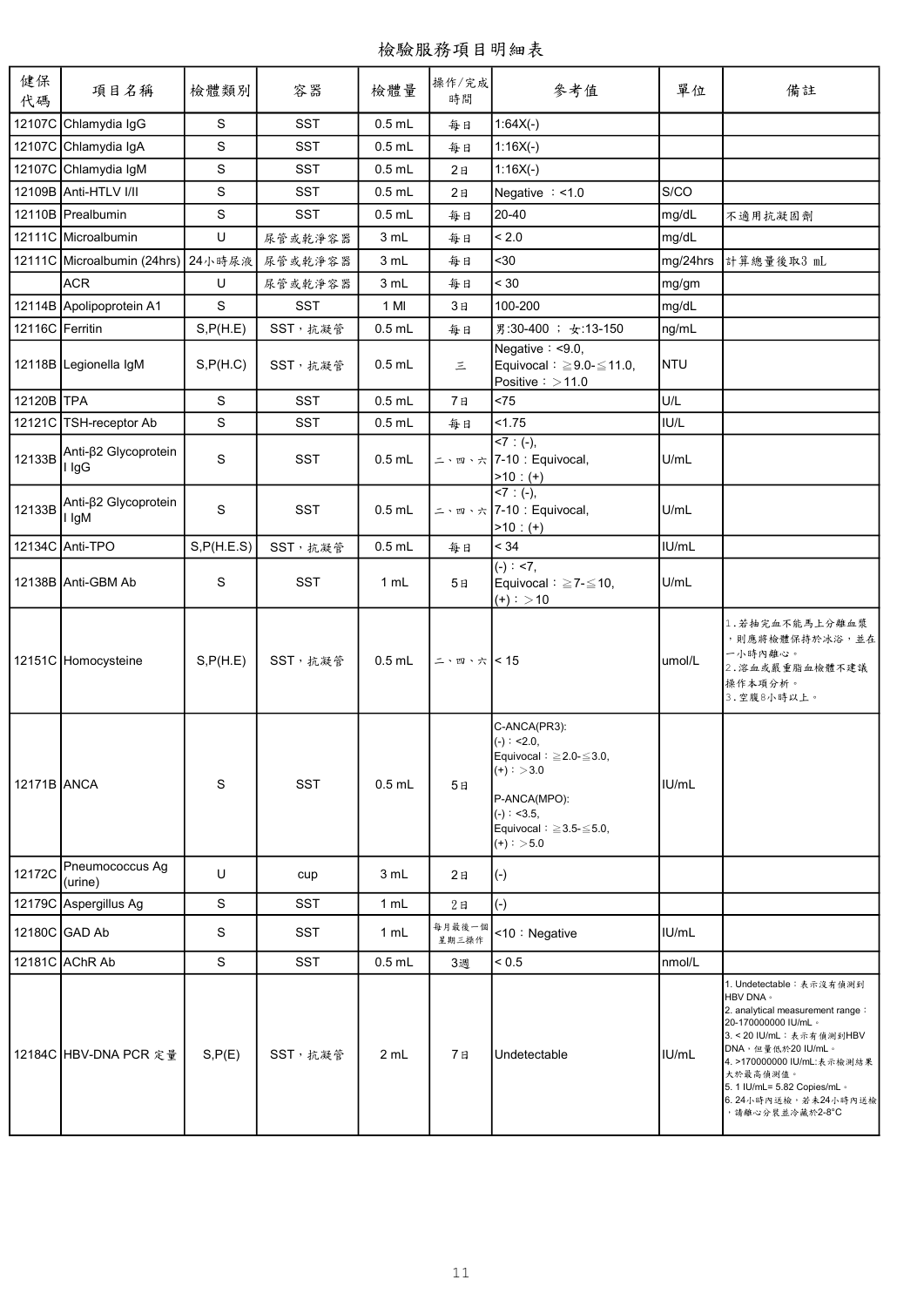檢驗服務項目明細表

| 健保<br>代碼 | 項目名稱                                         | 檢體類別                          | 容器                     | 檢體量                    | 操作/完成<br>時間    | 參考值                                                                                                         | 單位         | 備註                                                                                                                                                                                                                                                                                                                                                                               |
|----------|----------------------------------------------|-------------------------------|------------------------|------------------------|----------------|-------------------------------------------------------------------------------------------------------------|------------|----------------------------------------------------------------------------------------------------------------------------------------------------------------------------------------------------------------------------------------------------------------------------------------------------------------------------------------------------------------------------------|
|          | 12185C HCV-RNA PCR 定量                        | S, P(E)                       | SST, 抗凝管               | 2 mL                   | 7日             | Undetectable                                                                                                | IU/mL      | 1. Undetectable: 表示沒有偵測到<br>HCV RNA ·<br>2. analytical measurement range:<br>15-100000000 IU/mL ·<br>3. < 15 IU/mL: 表示有偵測到HCV<br>RNA,但量低於15 IU/mL。<br>4. >100000000 IU/mL:表示檢測結果<br>大於最高偵測值。<br>5. 1 IU/mL=2.7 Copies/mL .<br>6.24小時內送檢,若未24小時內送檢<br>, 請離心分裝並冷藏於2-8°C                                                                                                            |
| 12189C   | Chlamydia<br>pneumoniae IgM                  | S                             | <b>SST</b>             | $0.5$ mL               | 三              | Negative: <9.0,<br>Equivocal: $\geq 9.0 - \leq 11.0$ ,<br>Positive $\frac{1}{2}$ > 11.0                     | <b>NTU</b> |                                                                                                                                                                                                                                                                                                                                                                                  |
|          | 12191C Legionella Ag                         | U                             | cup                    | $10 \text{ mL}$        | 四              | $(\textnormal{-})$                                                                                          |            |                                                                                                                                                                                                                                                                                                                                                                                  |
|          | 12193C NT-ProBNP                             | S, P(H.E)                     | SST, 抗凝管               | $0.5$ mL               |                | < 125                                                                                                       | pg/mL      |                                                                                                                                                                                                                                                                                                                                                                                  |
|          | 12198C Free PSA                              | S, P(H.E)                     | SST, 抗凝管               | $0.5$ mL               | 每日             | >25% of TPSA                                                                                                | ng/mL      | Free PSA應佔total PSA之<br>25%以上,且二者之測定應<br>採相同測定系統及相同檢<br>體                                                                                                                                                                                                                                                                                                                        |
|          | Free PSA/Total PSA                           | S, P(H.E)                     | SST, 抗凝管               | $0.5$ mL               | 每日             | >25%                                                                                                        | $\%$       |                                                                                                                                                                                                                                                                                                                                                                                  |
|          | 12201B Anti-CCP                              | S                             | <b>SST</b>             | 1 mL                   |                | $-7.0$ : (-),<br>ニᆞ. ¤, 六 7.0-10.0 : Equivocal,<br>$>10.0$ : (+)                                            | U/mL       |                                                                                                                                                                                                                                                                                                                                                                                  |
| 12202C   | <b>HCV Genotyping</b><br>test(Real Time PCR) | S, P(E)                       | SST, 抗凝管               | 4 mL                   | 14日            | 無                                                                                                           |            |                                                                                                                                                                                                                                                                                                                                                                                  |
|          | 13002B E. histolytica IgG                    | S                             | <b>SST</b>             | $0.5$ mL               | 二、五<br>早上      | $< 0.4 (-)$                                                                                                 | OD         | <0.4 OD:陰性(-), 表示病人檢測不<br>到抗體濃度,這可能是病人未感染或<br>是其免疫功能低下;≧ 0.4 OD∶陽<br>性(+), 表示病人可能感染了痢疾阿米<br>巴(Entamoeba histolytica)。                                                                                                                                                                                                                                                            |
| 13005B   | Chlamydia<br>trachomatis RNA                 | 子宮頸內膜<br>拭子、陰道<br>拭子、前段<br>尿液 | 拭子,cup                 | 前段尿液<br>(前20-30<br>mL) | 2 <sub>B</sub> | Negative                                                                                                    |            | 1.採檢說明:以亞培多重檢體收集套<br>組採集之子宮頸內膜拭子、陰道拭<br>子、前段尿液不須額外使用parafilm<br>密封,有旋緊即可。2-30℃可保存14<br>天,低於-15℃可保存60天。注意事<br>項: 前段尿液(前20-30 c.c), 收集前1<br>小時禁止小便;殺精劑、女性用粉末<br>噴霧、治療陰道感染的藥物(抗生<br>素)、血液、黏液、精液等可能影響核<br>酸擴增試驗造成偽陰性或無效結果,<br>須避免;孕婦之陰道拭子應由醫師執<br>行;受檢者未滿16歲不可執行本試<br>驗。<br>2.報告解釋: Negative: 表示未偵測<br>到砂眼披衣菌的核酸。Positive:表<br>示偵測到砂眼披衣菌的核酸。<br>Invalid: 採集的細胞量不足, 是無效<br>的試驗,需重新採檢。 |
|          | 13006C Gram's stain                          | other                         | 無菌廣口瓶                  | $1-3$ mL               | 每日             | 無菌檢體Gram's stain: Not<br>found                                                                              |            |                                                                                                                                                                                                                                                                                                                                                                                  |
|          | 13006C Acid-Fast Stain                       | other                         | 無菌廣口瓶                  | $1-3$ mL               | 每日             | Not found                                                                                                   |            |                                                                                                                                                                                                                                                                                                                                                                                  |
|          | 13006C IIndian ink stain                     | <b>CSF</b>                    | sterile tube/無菌<br>廣口瓶 | $1-3$ mL               | 每日             | $(-)$                                                                                                       |            |                                                                                                                                                                                                                                                                                                                                                                                  |
|          | 13007C Sputum culture                        | sputum                        | 無菌廣口瓶                  | $1-3$ mL               | 3日             | normal flora                                                                                                |            |                                                                                                                                                                                                                                                                                                                                                                                  |
|          | 13007C Urine culture                         | urine                         | 無菌廣口瓶                  | $1-3$ mL               | 3日             | 中段尿和導尿培養:<1X<br>$10^3$ CFU/mL<br>單次導尿、小兒導尿、恥骨<br>上方穿刺、腎臟尿或腎臟造<br>廔管尿以及膀胱鏡尿培養:<<br>1 X10 <sup>2</sup> CFU/mL |            |                                                                                                                                                                                                                                                                                                                                                                                  |
|          | 13007C Pus / Wound culture                   | swab                          | Transtube              | $1-3$ mL               | 3日             | No growth                                                                                                   |            |                                                                                                                                                                                                                                                                                                                                                                                  |
|          | 13007C Stool culture                         | stool                         | cup, Transtube         | 適量                     | 3日             | normal flora                                                                                                |            |                                                                                                                                                                                                                                                                                                                                                                                  |
|          | 13007C Throat swab culture                   | throat                        | Transtube              | 適量                     | 3日             | normal flora                                                                                                |            |                                                                                                                                                                                                                                                                                                                                                                                  |
| 13007C   | Swab for beta-<br>streptococcus              | swab                          | Transtube              | 適量                     | 4日             | No Group B strep. Isolated                                                                                  |            |                                                                                                                                                                                                                                                                                                                                                                                  |
|          | 13007C CSF culture                           | <b>CSF</b>                    | 無菌試管                   | $0.5$ mL               | 3日             | no growth                                                                                                   |            |                                                                                                                                                                                                                                                                                                                                                                                  |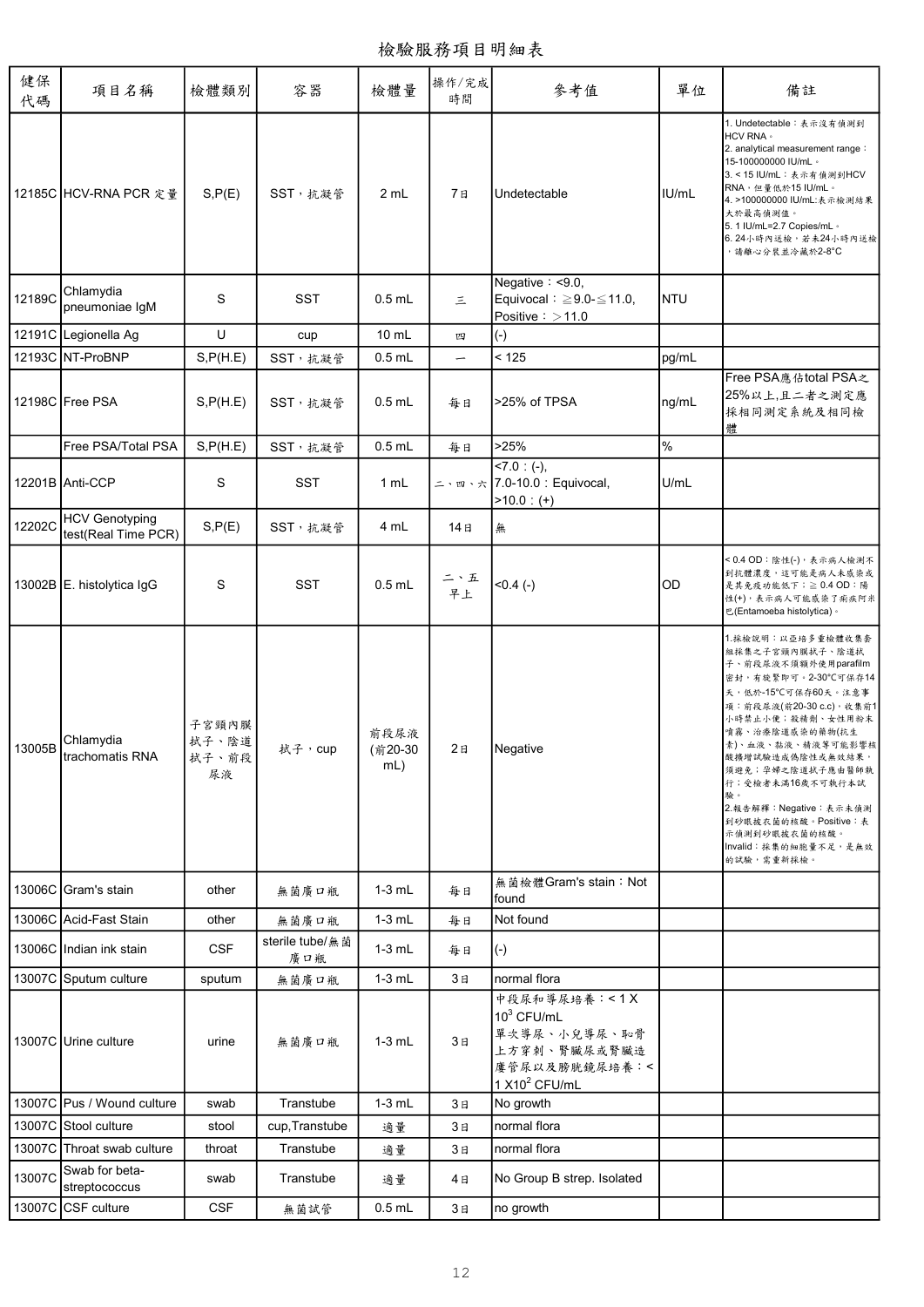| 健保<br>代碼     | 項目名稱                              | 檢體類別        | 容器                  | 檢體量                                             | 操作/完成<br>時間 | 參考值                                                                                                   | 單位           | 備註                                                                          |
|--------------|-----------------------------------|-------------|---------------------|-------------------------------------------------|-------------|-------------------------------------------------------------------------------------------------------|--------------|-----------------------------------------------------------------------------|
| 13007C       | Fungus culture                    | other       | 無菌廣口瓶               | 適量                                              | 14日         | no growth                                                                                             |              |                                                                             |
|              | 13007C Anaerobic culture          | other       | 無菌廣口瓶<br>/Transtube | 適量                                              | 4日          | no growth                                                                                             |              |                                                                             |
|              | 13012C Acid-fast culture          | other       | 無菌廣口瓶               | 適量                                              | 8週          | No growth for Acid-fast<br>bacilli.                                                                   |              |                                                                             |
| 13016B       | <b>Blood culture</b><br>(aerobic) | WB, other   | 血瓶                  | 成人:3-10 mL(8-10<br>mL最佳)兒童:0.5-5<br>mL(1-3mL最佳) | 7日          | No growth for 7 days<br>incubate.                                                                     |              |                                                                             |
| 13016B       | Blood culture<br>(anaerobic)      | WB, other   | 血瓶                  | 成人:3-10 mL(8-<br>10 mL最佳)                       | 7日          | No growth for 7 days<br>incubate.                                                                     |              |                                                                             |
| 14001B       | Virus culture(病毒分<br>離及鑑定)        | other       | virus cup           | $0.5$ mL                                        | 3週          | No CPE (No cytopathic<br>effect)                                                                      |              |                                                                             |
|              | 14004B CMV IgG                    | S           | <b>SST</b>          | $0.5$ mL                                        | 二、四、六       | Non-reactive: $< 0.5$<br>Indeterminate: $\geq$ 0.5 - < 1.0<br>Reactive: $\geq 1.0$                    | U/mL         |                                                                             |
|              | 14007B Measles IgM                | S           | <b>SST</b>          | $0.5$ mL                                        | 10日         | < 0.8(-) $\div$ ≥0.8 ~ <1.1 $\frac{1}{60}$ (+/-<br>) ; $≥ 1.1(+)$                                     |              |                                                                             |
|              | 14009C Mumps IgG                  | S           | <b>SST</b>          | $0.5$ mL                                        | 3日          | Neq: $< 9.0$ ,<br>Equivocal: 9.0-10.9,<br>Pos: $\geq$ 11.0                                            | AU/mL        |                                                                             |
|              | 14013B V-Z IgM                    | S           | <b>SST</b>          | $0.5$ mL                                        | 3日          | Neg: < 1.00<br>Pos: $\geq 1.00$                                                                       |              |                                                                             |
|              | 14026C Rota virus antigen         | Stool       | 糞便收集瓶               | 花生米大的<br>檢體                                     | 每日          | $(-)$                                                                                                 |              |                                                                             |
| 14032C HBsAg |                                   | S, P(H.E.S) | SST, 抗凝管            | $0.5$ mL                                        | 每日          | < 0.9 : non-reactive<br>介於0.9-1.0之間為borderline<br>≧1.0為(+)                                            | ICOL         | 不要使用含Lithium heparin<br>的抗凝管                                                |
|              | 14033C Anti-HBs                   | S, P(E)     | SST,抗凝管             | $0.5$ mL                                        | 每日          | ≧10 為(+)                                                                                              | <b>IU/L</b>  | 不要使用含Lithium heparin<br>的抗凝管                                                |
| 14035C HBeAg |                                   | S, P(H.E.S) | SST, 抗凝管            | $0.5$ mL                                        | 每日          | < 1.0 : non-reactive                                                                                  | COI          |                                                                             |
|              | 14036C Anti-HBe                   | S, P(H.E.S) | SST,抗凝管             | $0.5$ mL                                        | 每日          | > 1.0 : non-reactive                                                                                  | COI          |                                                                             |
|              | 14037C Anti-HBc                   | S, P(H.E.S) | SST, 抗凝管            | $0.5$ mL                                        | 每日          | > 1.0 : non-reactive                                                                                  | COI          | 不要使用含Lithium heparin<br>的抗凝管                                                |
|              | 14038C Anti-HBc IgM               | S, P(H.E.S) | SST, 抗凝管            | $0.5$ mL                                        | 每日          | < 1.0 : non-reactive                                                                                  | COI          | 不要使用含 sodium fluoride<br>和 potassium oxalate的抗<br>凝管                        |
|              | 14039C Anti-HAV IgM               | S, P(H.E.S) | SST,抗凝管             | $0.5$ mL                                        | 每日          | < 1.0 : non-reactive                                                                                  | COI          |                                                                             |
|              | 14040C Anti-HAV                   | S, P(H.E.S) | SST, 抗凝管            | $0.5$ mL                                        | 每日          | > 1.0 : non-reactive<br>$\leq$ 1.0 : reactive                                                         | COI          |                                                                             |
|              | 14042B Toxoplasma IgG             | S, P(H.E.S) | SST, 抗凝管            | $0.5$ mL                                        | 二、四、六       | Non reactive: $<$ 1<br>Indeterminate: $\geq 1 < 3$<br>Reactive: $\geq 3$                              | IU/mL        |                                                                             |
|              | 14044B Rubella IgG                | S, P(H.E.S) | SST, 抗凝管            | $0.5$ mL                                        | 每日          | <10.0 為陰性                                                                                             | IU/mL        | Do not use plasma treated<br>with sodium fluoride and<br>potassium oxalate. |
|              | 14045B Rubella IgM                | S, P(H.E.S) | SST, 抗凝管            | $0.5$ mL                                        | 4日          | Non-reactive: $< 0.8$<br>Indeterminate: $\geq 0.8 - 1.0$<br>Reactive: $\geq 1.0$                      | ICOI.        | Do not use plasma treated<br>with sodium fluoride and<br>potassium oxalate. |
|              | 14046B EB-VCA IgG                 | S, P(H.E.S) | SST,抗凝管             | $0.5$ mL                                        | $\equiv$    | <0.80(-) ; ≧0.80 ~ <1.10為<br>borderline $\; ; \; \geq 1.10$ : Positive                                |              |                                                                             |
|              | 14046B EB-VCA IgA                 | S, P(H.C)   | SST, 抗凝管            | $0.5$ mL                                        | 二、五         | Negative $: < 9.0$ ,<br>Equivocal: $\geq 9.0 - \leq 11.0$ ,<br>Positive $\frac{1}{2}$ > 11.0          | <b>I</b> NTU |                                                                             |
|              | 14046B EB-VCA IgM                 | S, P(H.E.S) | SST, 抗凝管            | $0.5$ mL                                        | $\equiv$    | <0.80(-) ; ≥0.80 ~ <1.10為<br>borderline $\frac{1}{2} \geq 1.10$ : Positive                            |              |                                                                             |
|              | 14047B EBV NA Ab                  | S           | SST                 | $0.5$ mL                                        | 2E          | Negative: $< 0.09$ ,<br>Equivocal: $0.1-0.2$ ,<br>Positive : $\geq 0.21$                              |              |                                                                             |
|              | 14048B CMV IgM                    | S           | <b>SST</b>          | $0.5$ mL                                        |             | Non-reactive: $< 0.7$<br>$\leq$ \ m \ \ \   Indeterminate: $\geq$ 0.7 - < 1.0<br>Reactive: $\geq 1.0$ |              |                                                                             |
|              | 14049C HIV Ag/Ab combo            | S, P(H.E)   | SST, 抗凝管            | $0.5$ mL                                        | 每日          | $< 0.9$ : non-reactive<br>≧0.9-1.0之間為borderline<br>≧1.0為(+)                                           | COI          |                                                                             |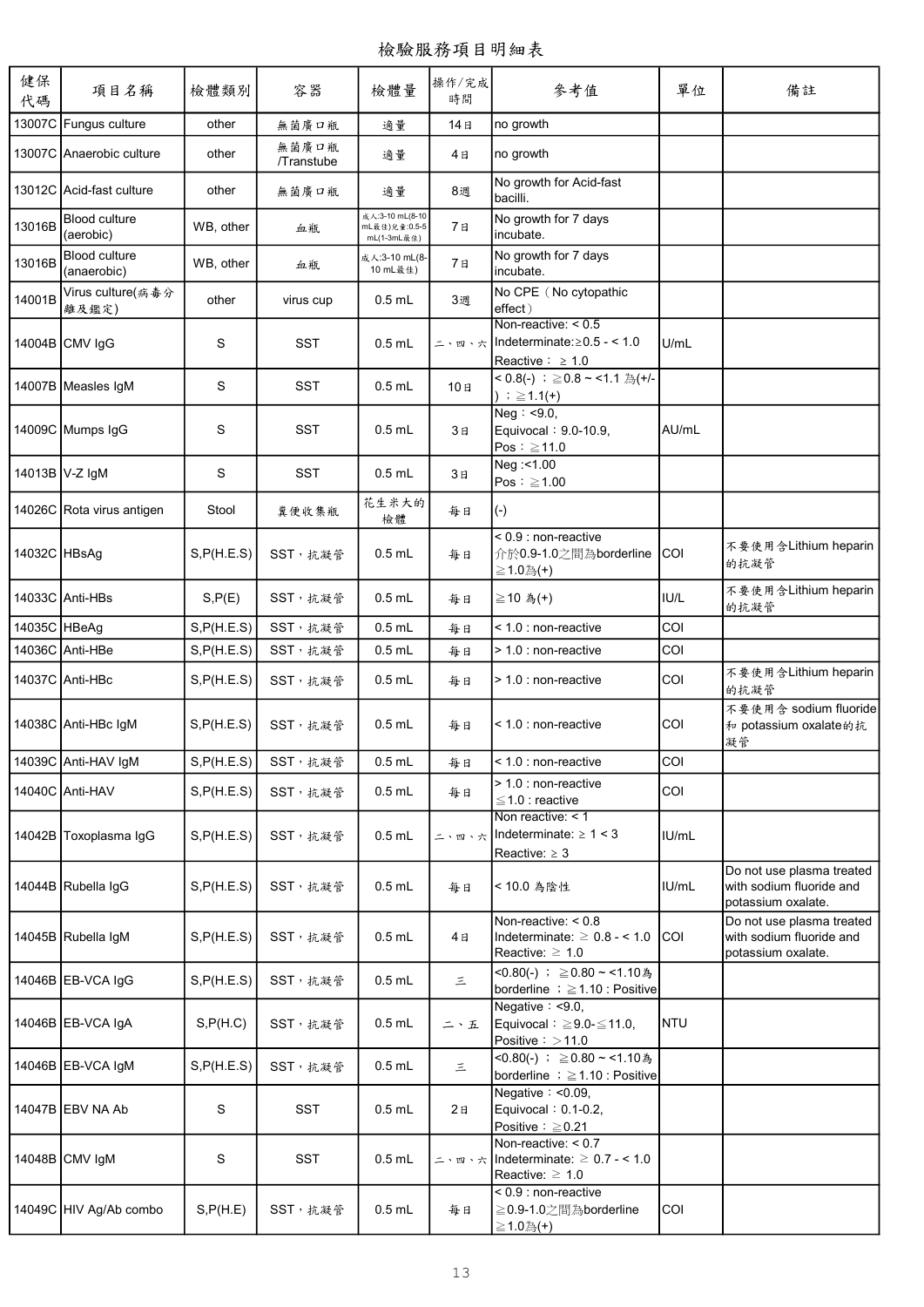| 健保<br>代碼 | 項目名稱                       | 檢體類別        | 容器         | 檢體量      | 操作/完成<br>時間 | 參考值                                                                                                                                                                                                                                                         | 單位         | 備註 |
|----------|----------------------------|-------------|------------|----------|-------------|-------------------------------------------------------------------------------------------------------------------------------------------------------------------------------------------------------------------------------------------------------------|------------|----|
|          | 14050B Anti-HIV I/II (PA法) | $\mathbf S$ | <b>SST</b> | $0.5$ mL | 每日          | $1:32X(-)$                                                                                                                                                                                                                                                  |            |    |
|          | 14051C Anti-HCV            | S, P(H.E.S) | <b>SST</b> | $0.5$ mL | 每日          | $< 0.9$ : non-reactive<br>≥0.9-1.0之間為borderline,<br>≧1.0為(+)                                                                                                                                                                                                | COI        |    |
|          | 14052B Herpes I IgM        | S, P(H.E.S) | SST, 抗凝管   | $0.5$ mL | $\equiv$    | $\sqrt{(-1)^2 + 0^2}$<br>≧0.8-<1.1之間為borderline<br>$\geq 1.1(+)$                                                                                                                                                                                            |            |    |
|          | 14052B Herpes II IgM       | S, P(H.E.S) | SST, 抗凝管   | $0.5$ mL | 一、四         | $< 0.8 (-)$<br>≧0.8-<1.1之間為borderline<br>$\geq 1.1(+)$                                                                                                                                                                                                      |            |    |
|          | 14054B Mumps IgM           | S           | SST        | $0.5$ mL | 7日          | < 0.8(-) ; ≥ 0.8 ~ < 1.1 為(+/-<br>) ; $≥ 1.1(+)$                                                                                                                                                                                                            |            |    |
|          | 14068B V-Z IgG             | S, P(C)     | SST, 抗凝管   | $0.5$ mL | 一、四         | Negative $: < 9.0$ ,<br>Equivocal: $\geq 9.0 - \leq 11.0$ ,<br>Positive $\colon$ $>$ 11.0                                                                                                                                                                   | <b>NTU</b> |    |
|          | 14069B Herpes I IgG        | S, P(H.E)   | SST, 抗凝管   | $0.5$ mL |             | Non-reactive: $< 0.6$<br>Reactive: $\geq 1.0$                                                                                                                                                                                                               | COI        |    |
|          | 14069B Herpes II IgG       | S, P(H.E)   | SST, 抗凝管   | $0.5$ mL |             | Non-reactive: $< 0.51$<br>Reactive: $\geq 1.0$                                                                                                                                                                                                              | COI        |    |
|          | 14070B Measles IgG         | S, P(H.C)   | SST, 抗凝管   | $0.5$ mL | 一、四         | Negative $: < 9.0$ ,<br>Equivocal: $\geq 9.0 - \leq 11.0$ ,<br>Positive $\colon$ $>$ 11.0                                                                                                                                                                   | <b>NTU</b> |    |
|          | 14071B Toxoplasma IgM      | S           | <b>SST</b> | $0.5$ mL |             | Non-reactive: $< 0.8$<br>$\leq$ \ m \ \ \       ndeterminate: $\geq 0.8$ - < 1.0<br>Reactive: $\geq 1.0$                                                                                                                                                    | lcoi       |    |
|          | 16001C   精液分析              | semen       | 廣口瓶        |          | 每日          | Appearance: white-grey<br>$PH: \ge 7.2$<br>Volume: $\geq 1.5$ mL ;<br>Sperm count: ≥1500萬/cc<br>Motility 1 hr: >40%<br>Morphology:>60%<br>RBC:None /HPF<br>WBC: <1.0 10^6/mL<br>Liquification: $<$ 30 minutes                                               |            |    |
|          | 16002C 體液分析                | 體液          | 無菌試管、廣口瓶   | 5mL      | 每日          |                                                                                                                                                                                                                                                             |            |    |
|          | 16003C 胸水分析                | 胸水          | 無菌試管、廣口瓶   | 5mL      | 每日          |                                                                                                                                                                                                                                                             |            |    |
|          | 16006C 腦脊髓液檢查              | <b>CSF</b>  | 無菌試管       | 2mL      | 每日          | Appearance:clear-colorless<br>Pandy test:(-)<br>Nonne-Apelt test:(-)<br>Protein: 10-45 mg/dL<br>Glucose: 小孩60-80 mg/dL;<br>成人40-70 mg/dL<br>LDH:10-50 U/L<br>鏡檢<br>Total cell count:< 8/uL<br>RBC:<10/uL<br>WBC:<5/uL<br>Polynuclear WBC<br>Mononuclear WBC |            |    |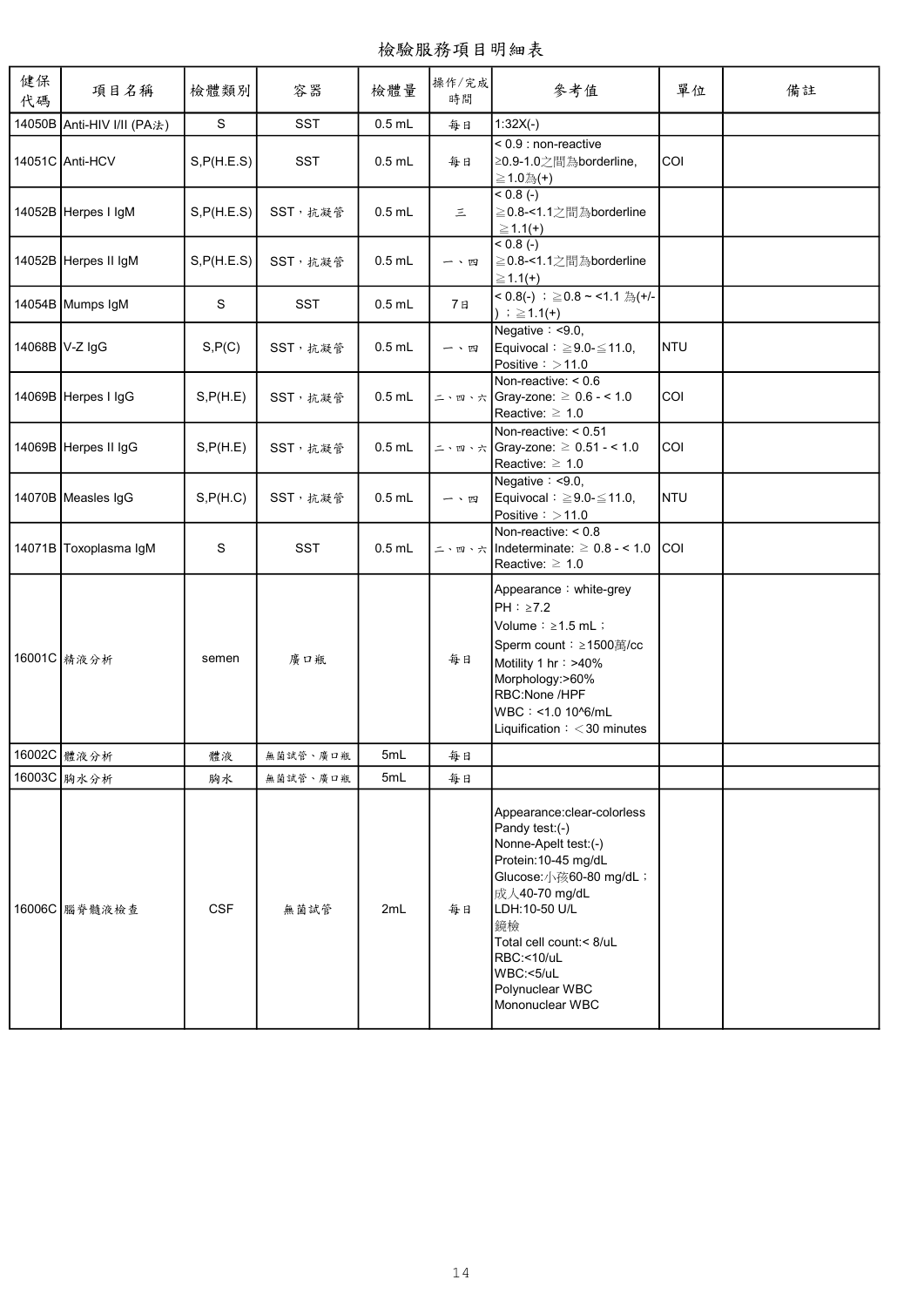檢驗服務項目明細表

| 健保<br>代碼     | 項目名稱                              | 檢體類別                    | 容器         | 檢體量      | 操作/完成<br>時間                                   | 參考值                                                                                                                                                                                                                                                                                                                                                                                                                                                                                                            | 單位           | 備註                                                                                                   |
|--------------|-----------------------------------|-------------------------|------------|----------|-----------------------------------------------|----------------------------------------------------------------------------------------------------------------------------------------------------------------------------------------------------------------------------------------------------------------------------------------------------------------------------------------------------------------------------------------------------------------------------------------------------------------------------------------------------------------|--------------|------------------------------------------------------------------------------------------------------|
|              | 16008C 關節液檢查                      | synovial fluid          | 無菌試管       | 5mL      | 每日                                            | Appearance:yellow-clear<br>Viscosity:normal<br>Fibrin clot formation: (-)<br>Protein: 1.3-2.7g/dL<br>Glucose: 10 less than serum<br>(mg/dL)<br>Uric acid:<7.0mg/dL<br>鏡檢<br>Crystals:(-)<br>WBC: <200/uL<br>Polynuclear WBC:< 25/100<br>Mononuclear WBC:> 75/100                                                                                                                                                                                                                                               |              |                                                                                                      |
|              | 24007B Free calcium               | S, P(H)                 | SST, 抗凝管   | $0.5$ mL | 每日                                            | $4.2 - 5.8$                                                                                                                                                                                                                                                                                                                                                                                                                                                                                                    | mg/dL        |                                                                                                      |
| 24023B       | Somatomedin C;<br>IGF-1           | S, P(H.E)               | SST, 抗凝管   | $0.5$ mL | 三                                             | 參考報告                                                                                                                                                                                                                                                                                                                                                                                                                                                                                                           | ng/mL        |                                                                                                      |
| 27032B Renin |                                   | P(E)                    | EDTA tube  | 足1 mL    | 3 <sub>H</sub>                                | 立姿(20-40歲): 5.1-38.7<br>(40-60歲): 1.8-59.4<br>臥姿(20-40歲): 3.6-20.1<br>……(40-60歲):1.1-20.2                                                                                                                                                                                                                                                                                                                                                                                                                      | pg/mL        | 本項目委託立人操作,應盡<br>速分離血漿冷凍保存                                                                            |
| 27047B UIBC  |                                   | S, P(H)                 | SST, 抗凝管   | $0.5$ mL | 每日                                            | 男:125-345 ; 女:135-392                                                                                                                                                                                                                                                                                                                                                                                                                                                                                          | ug/dL        |                                                                                                      |
|              | 27068B Calcitonin(RIA)            | S, P(H.E)               | SST, 抗凝管   | $0.5$ mL | 14日                                           | $<10$                                                                                                                                                                                                                                                                                                                                                                                                                                                                                                          | pg/mL        |                                                                                                      |
|              | 27077B EPO(Erythropoietin)        | S                       | <b>SST</b> | 2 mL     | 10日                                           | 4.3-29.0                                                                                                                                                                                                                                                                                                                                                                                                                                                                                                       | mU/mL        |                                                                                                      |
|              | 27080B DHEA-S                     | S, P(H.E.S)             | SST, 抗凝管   | $0.5$ mL |                                               | Females:<br>10-14ys: 33.9-280, 15-19ys:<br>-25, 148-407 : 20-24ys : 148-407<br>34ys: 98.8-340, 35-44ys: 60.9-<br>337, 45-54 ys: 35.4-256, 55-64<br>ys: 18.9-205, 65-74 ys: 9.40-<br>246, ≥75 ys: 12.0-154<br>Males:<br>10-14ys: 24.4-247, 15-19ys:<br>34 ys: 160-449, 35-44ys: 88.9-<br>427, 45-54ys: 44.3-331, 55-<br>64ys: 51.7-295, 65-74ys: 33.6-<br>249, ≥75 ys: 16.2-123<br>Children:<br><1 Week: 108-607, 1-4 Weeks:<br>31.6-431, 1-12 months: 3.4-124<br>,1-4 years: 0.47-19.4, 5-9<br>years: 2.8-85.2 |              |                                                                                                      |
| 27082B TPS   |                                   | S                       | <b>SST</b> | $0.5$ mL | 7日                                            | < 80                                                                                                                                                                                                                                                                                                                                                                                                                                                                                                           | U/L          |                                                                                                      |
|              | 30019B Anti-Histone               | S                       | <b>SST</b> | 1 mL     | 2週                                            | Negative $: < 1.0$<br>Weak Positive: 1.0-1.5<br>Moderate Positive: 1.6-2.5<br>Strong Positive: >2.5                                                                                                                                                                                                                                                                                                                                                                                                            | U/mL         |                                                                                                      |
| 30020B       | Anti-cardiolipin IgG<br>(ACL IgG) | S                       | SST        | $0.5$ mL |                                               | $\sqrt{10:(-)}$ ,<br>ニ、四、六 10-40 : Equivocal,<br>$>40: (+)$                                                                                                                                                                                                                                                                                                                                                                                                                                                    | GPL-<br>U/mL |                                                                                                      |
|              | 30021C Phadiatop                  | $\mathbf S$             | SST        | $0.5$ mL | $ \cdot$ $\leq$ $\cdot$ $\frac{\pi}{4}$ <0.35 |                                                                                                                                                                                                                                                                                                                                                                                                                                                                                                                | PAU/L        |                                                                                                      |
| 30021C   fx2 |                                   | S                       | <b>SST</b> | $0.5$ mL | 3日                                            | < 0.35                                                                                                                                                                                                                                                                                                                                                                                                                                                                                                         | KU/L         | fx2 包括下列過敏原: fish<br>(魚), shrimp (蝦), blue<br>mussel (蚌類), tuna (鮪魚),<br>salmon (鮭魚)                 |
|              | 30021C   fx5(food)                | S                       | <b>SST</b> | $0.5$ mL | 3日                                            | < 0.35                                                                                                                                                                                                                                                                                                                                                                                                                                                                                                         | KU/L         | fx5 包括下列過敏原: egg<br>white (蛋白), milk (牛奶),<br>fish (魚), wheat (燕麥),<br>peanut (花生), soybean (黃<br>쿄) |
|              | 30022C 36項過敏原                     | $\overline{\mathbf{s}}$ | SST        | 2 mL     | 3B                                            | 參考報告                                                                                                                                                                                                                                                                                                                                                                                                                                                                                                           |              |                                                                                                      |
| 30023B       | Eosinophil cation<br>protein;ECP  | ${\mathbb S}$           | SST        | $0.5$ mL | 2E                                            | < 24.0                                                                                                                                                                                                                                                                                                                                                                                                                                                                                                         | ug/L         |                                                                                                      |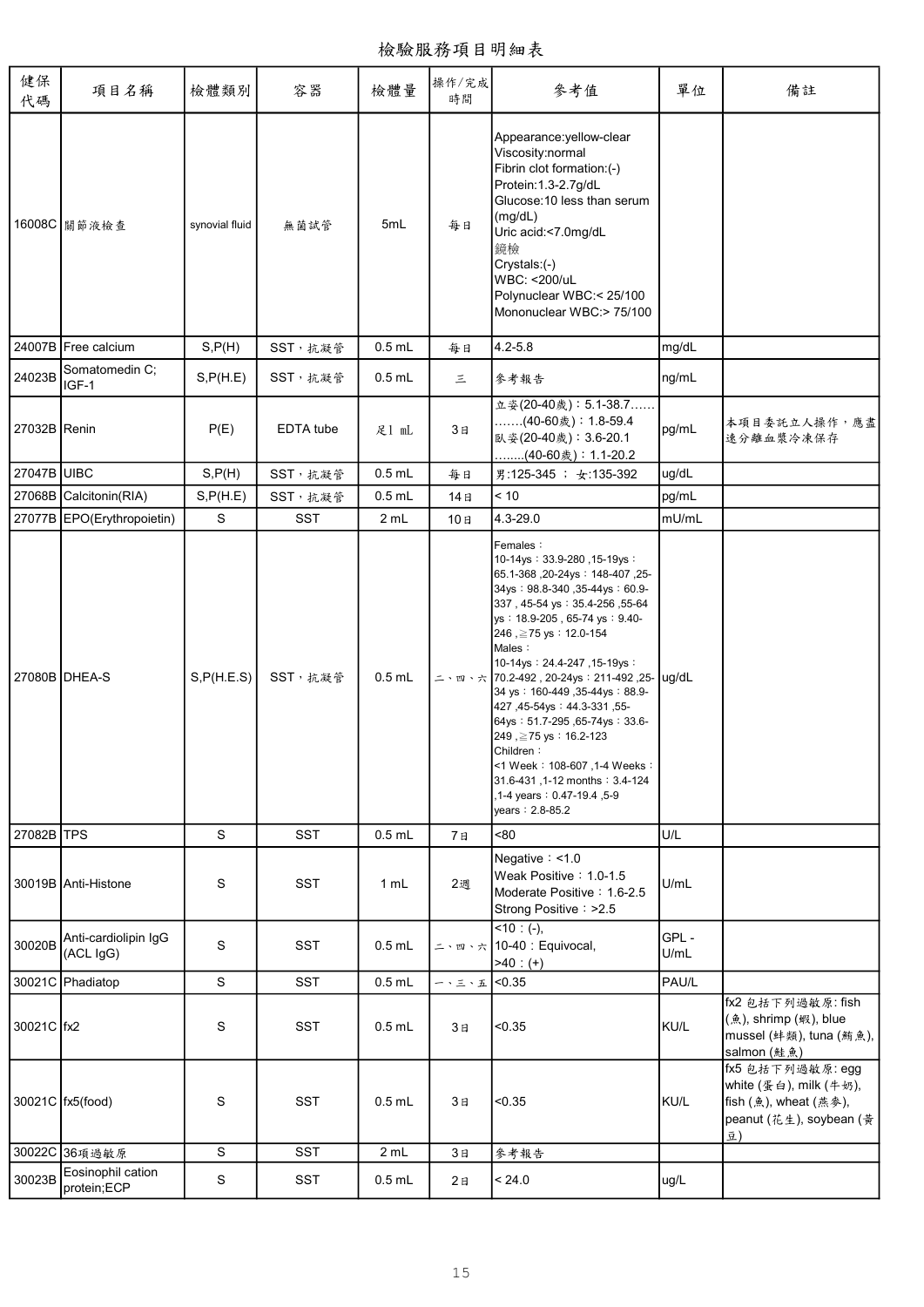| 健保<br>代碼 | 項目名稱                                              | 檢體類別        | 容器         | 檢體量      | 操作/完成<br>時間    | 參考值                                                                                                                                                                                                                                                                                                                                                                                                                      | 單位           | 備註                                                                                 |
|----------|---------------------------------------------------|-------------|------------|----------|----------------|--------------------------------------------------------------------------------------------------------------------------------------------------------------------------------------------------------------------------------------------------------------------------------------------------------------------------------------------------------------------------------------------------------------------------|--------------|------------------------------------------------------------------------------------|
| 30027B   | Anti-phospholipid<br>IgG (APL IgG)                | S           | SST        | 1 mL     | 2週             | Negative: $\leq 30$<br>Positive: >30                                                                                                                                                                                                                                                                                                                                                                                     | Units        |                                                                                    |
| 30028B   | Anti-cardiolipin IgM<br>(ACL IgM)                 | S           | <b>SST</b> | $0.5$ mL |                | $< 10$ : (-),<br>ニ、四、六 10-40 : Equivocal,<br>$-40: (+)$                                                                                                                                                                                                                                                                                                                                                                  | MPL-<br>U/mL |                                                                                    |
| 30029B   | Anti-phospholipid<br>IgM (APL IgM)                | $\mathbf S$ | <b>SST</b> | $0.5$ mL | 2週             | Negative: $\leq 30$<br>Positive: > 30                                                                                                                                                                                                                                                                                                                                                                                    | Units        |                                                                                    |
|          | Vit. D 25-OH                                      | S, P(H.E)   | SST,抗凝管    | $0.5$ mL | 一、四            | $\geq$ 30.0                                                                                                                                                                                                                                                                                                                                                                                                              | ng/mL        |                                                                                    |
|          | Free B-HCG                                        | S           | <b>SST</b> | $0.5$ mL | 2E             | < 0.1                                                                                                                                                                                                                                                                                                                                                                                                                    | IUI/L        |                                                                                    |
|          | Free testosterone                                 | S           | <b>SST</b> | 1 mL     | 2E             | 男性(17-65yrs): 5.87-18.36<br>女性(17-50yrs): 0.12-1.12,<br>postmenopausal:0.06-1.07                                                                                                                                                                                                                                                                                                                                         | ng/dL        |                                                                                    |
|          | Free androgen index                               | S           | <b>SST</b> | $0.5$ mL | 2 <sub>B</sub> | 男:15-95; 女:<8.5                                                                                                                                                                                                                                                                                                                                                                                                          |              |                                                                                    |
|          | Sex Hormone<br><b>Binding Globulin</b><br>(SHBG)  | S           | <b>SST</b> | $0.5$ mL | 7日             | M(20-50years): 13.3-89.5<br>F(20-46years): 18.2-135.5<br>F(47-91years): 16.8-125.2                                                                                                                                                                                                                                                                                                                                       | nmol/L       |                                                                                    |
|          | Bioavailable<br>Testosterone (BATc)               | S           | <b>SST</b> | $0.5$ mL | 一、三、五          | healthy males(17-65 yr):66-<br>417<br>healthy females(17-50yr):<br>2.31-26.6<br>menopausal women: 1.73-<br>25.36                                                                                                                                                                                                                                                                                                         | ng/dL        |                                                                                    |
|          | CA 72-4                                           | S, P(H.E)   | SST, 抗凝管   | $0.5$ mL | 每日             | <6.9                                                                                                                                                                                                                                                                                                                                                                                                                     | U/mL         | 血清檢體溶血,或放置過久,<br>或未儘速與血球分離者,會<br>導致CA72-4假陽性升高                                     |
|          | <b>NSE</b>                                        | S           | <b>SST</b> | $0.5$ mL | 每日             | < 16.3                                                                                                                                                                                                                                                                                                                                                                                                                   | ng/mL        | 不可使用血漿;血液要在1<br>小時之內離心,溶血或離心<br>不正確的檢體(例如 離心前<br>時間延長),紅血球內的<br>NSE和血小板會導致結果<br>上升 |
|          | <b>Cyfra 21-1</b>                                 | S, P(H.E)   | SST, 抗凝管   | $0.5$ mL | 每日             | $\leq 2.37$                                                                                                                                                                                                                                                                                                                                                                                                              | ng/mL        |                                                                                    |
|          | HE4                                               | S, P(H.E)   | SST, 抗凝管   | $0.5$ mL | —              | 停經前<92.1 ; 停經後<121                                                                                                                                                                                                                                                                                                                                                                                                       | pmol/L       |                                                                                    |
|          | Risk of Ovarian<br>Malignancy<br>Algorithm (ROMA) | S, P(H.E)   | SST, 抗凝管   | $0.5$ mL |                | Premenopausal:<11.4%<br>Low risk of finding<br>EOC(Epithelial Ovarian<br>Cancer)<br>Postmenopausal:< 29.9%<br>Low risk of finding<br>EOC(Epithelial Ovarian<br>Cancer)                                                                                                                                                                                                                                                   |              |                                                                                    |
|          | β- CrossLaps                                      | S, P(H.E)   | SST, 抗凝管   | $0.5$ mL | 二、四、六          | Men:<br><29.9 years: 238-1019,<br>30-39.9 years: 225-936,<br>40-49.9 years: 182-801,<br>50-59.9 years: 161-737,<br>60-69.9 years: 132-752,<br>>70 years: 118-776<br>Women(pg/mL):<br><29.9 years: 148-967,<br>30-39.9 years: 150-635,<br>40-49.9 years: 131-670,<br>50-59.9 years: 183-1060,<br>60-69.9 years: 171-970,<br>>70 years: 152-858,<br>Premenopausal: 136-689,<br>Postmenopausal: 177-1015.<br>Negative: <15, | pg/mL        | 採空腹檢體,將血清或血漿<br>與血球分離後冷凍保存。                                                        |
|          | H. pylori Ab (定量)                                 | S, P(H.C)   | SST, 抗凝管   | $0.5$ mL | 每日             | Equivocal: $\geq$ 15 - $\leq$ 20<br>Positive $\frac{1}{2}$ > 20                                                                                                                                                                                                                                                                                                                                                          | NTU/mL       |                                                                                    |